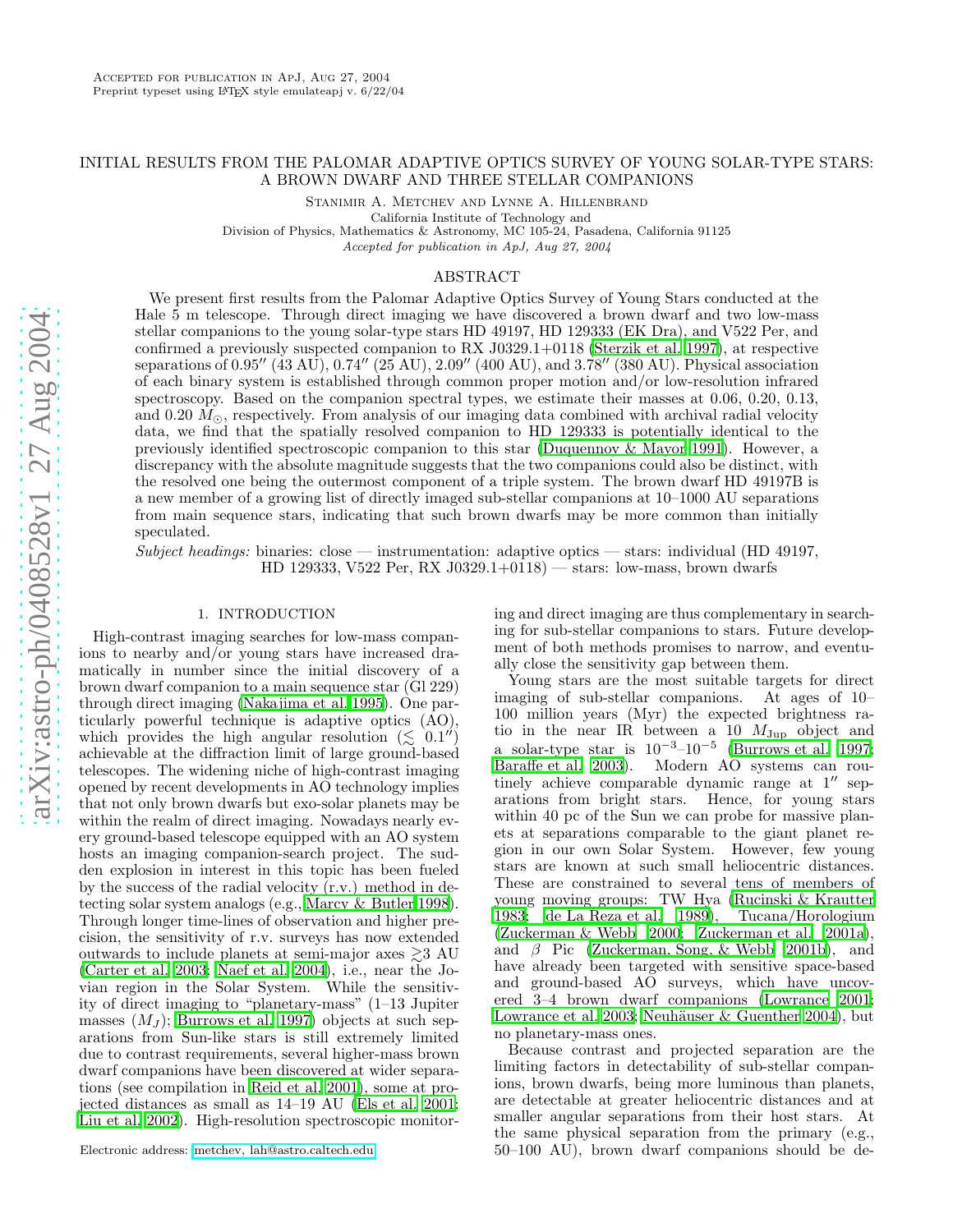tectable around older (several gigayears [Gyr]) and/or more distant  $(\leq 200 \text{ pc})$  stars compared to planets, allowing a larger sample of targets. With regard to this, we have commenced a survey of young  $( $400 \, \text{Myr}$ )$ solar-type (F5–K5) stars within 160 pc using the AO system on the Palomar 5-m telescope. Our survey sample is largely a subset of the sample targeted by the Formation and Evolution of Planetary Systems (FEPS) *Spitzer* Legacy Team [\(Meyer et al. 2004\)](#page-13-13). Although faint primary stars, such as M dwarfs or white dwarfs, offer more favorable contrast for imaging substellar companions, we have chosen to limit our sample to solar analogs because of interest in determining the multiplicity statistics of sub-stellar objects around other suns. Furthermore, several recent large surveys have already explored the multiplicity of nearby  $(\leq 50 \text{ pc})$  cool stars [\(Close et al. 2003;](#page-12-3) [Carson et al.](#page-12-4) [2003;](#page-12-4) [McCarthy & Zuckerman 2004\)](#page-13-14), or white dwarfs [\(Zuckerman & Becklin 1992;](#page-14-3) [Green, Ali, & Napiwotzki](#page-13-15) [2000\)](#page-13-15), while a large sample of F–G stars has not been studied, because of comparatively small numbers in the immediate solar neighborhood.

Preliminary results from our survey were reported in [Metchev, Hillenbrand, & Meyer \(2002\)](#page-13-16). Here we present the strategy of the survey, and the discovery and confirmation of resolved low-mass companions to HD 49197, HD 129333 (EK Dra), V522 Per, and RX J0329.1+0118. We shall refer to these throughout the paper as HD 49197B, HD 129333B, V522 PerB, and RX J0329.1+0118B. For convenience of notation, a second candidate companion to HD 49197 found to be an unrelated background star will be denoted as HD 49197"C". The full sample and further results from the survey will be discussed in a later paper.

## 2. OBSERVING STRATEGY

The observations described in this Section are representative of our general survey observing strategy. Table [1](#page-15-0) details the imaging and spectroscopic observations specifically for the four objects presented here. The properties of the observed primaries are given in Table [2.](#page-15-1)

# 2.1. *Imaging*

## 2.1.1. *First-Epoch Imaging and Survey Sample Subdivision*

First epoch observations are obtained with the Palomar AO system (PALAO; [Troy et al. 2000\)](#page-13-17) in residence at the Cassegrain focus of the Palomar 5-m telescope. Since the summer of 2003 the wavefront sensor runs at frame rates up to 2 kHz, and the system routinely produces diffraction-limited images (0.09′′ at  $K<sub>S</sub>$ ) with Strehl ratios in the 30–50% range at  $2\mu$ m on  $V$  < 12 guide stars, and up to 75% on  $V$  < 7 mag guide stars. PALAO employs the Palomar High Angular Resolution Observer (PHARO; [Hayward et al. 2001](#page-13-18)), a  $1024\times1024$  pix HgCdTe HAWAII detector with imaging (25 mas/pix and 40 mas/pix plate scale) and spectroscopic  $(R=500-2000)$  capabilities in the near IR. A set of coronagraphic spots, Lyot masks and neutral density (ND) filters are available to achieve the desired dynamic range.

Our program entails  $K_S$ -band (2.15 $\mu$ m) imaging in the  $25 \text{ mas/pix mode}$  ( $25'' \times 25''$  field of view) both with and

without a  $0.97''$ -diameter coronagraphic stop. For high dynamic range, long (1 min) coronagraphic images are taken to identify fainter (potentially sub-stellar) companions at separations  $>0.5$ <sup>"</sup>. Twenty-four such exposures are taken, for a total of 24 min integration per target, with 6 min spent at each of 4 different orthogonal detector orientations (obtained by rotating the Cassegrain ring of the telescope). For every 6 min of on-target imaging (i.e., at each detector orientation), separate 1-min coronagraphic exposures are taken at five dithered sky positions 32–60′′ from the star. For high angular resolution (but with lower dynamic range), short (1.4–9.8 sec) non-coronagraphic exposures are taken to look for close companions of modest flux ratio, and to establish relative photometric calibration. The images are taken in a 5-point dither pattern at the vertices and center of a box 6′′ on a side. A 1%-transmission ND filter is used if necessary to avoid saturation<sup>1</sup>. On occasion, a narrowband (1%) Brackett- $\gamma$  (2.17 $\mu$ m) filter is used for higher throughput, instead of the ND 1% filter.

To avoid detector saturation and/or decreased sensitivity over a substantial fraction of the image area, stars with bright  $(\Delta K_S < 4)$  projected companions in the PHARO field of view (FOV) were not observed with deep coronagraphic exposures. However, binaries with separation  $\leq 0.5''$  were included, as both components of the binary could then be occulted by the coronagraph. This naturally splits our survey sample in two groups: the "deep" subsample, consisting of essentially single stars and close binaries, and the "shallow" subsample encompassing the remaining stars. Membership to one of the two subsamples was assigned at the telescope, when their multiplicity and approximate flux ratio was revealed during the short exposures. The shallow subsample was further expanded to include stars out to 200 pc and/or older than 400 Myr to cover the entire FEPS sample accessible from the Northern hemisphere.

Short dithered exposures were taken of all stars, while long coronagraphic exposures were taken only of stars in the deep subsample at  $K<sub>S</sub>$  band. In addition, short J- $(1.22\mu m)$  and H-band  $(1.65\mu m)$  exposures were taken of all candidate binaries (all stars in the shallow survey, and the  $< 0.5''$  systems in the deep survey) to allow approximate photospheric characterization of the components.

In accordance with the above distinction, HD 49197 was observed for a total of 24 min with the coronagraph as a part of the deep survey, while HD 129333 and RX J0329.1+0118 (with bright candidate companions), and V522 Per  $(\alpha$  Per member, 190 pc from the Sun; [van Leeuwen 1999](#page-13-19)) were observed only with short exposures. Conditions were photometric during the first epoch observations of HD 49197, V522 Per, and RX J0329.1+0118, and unstable during those of HD 129333.

### 2.1.2. *Follow-Up Imaging*

We obtain second-epoch imaging observations of all candidate companions to check for common proper motion with their corresponding stars. Such were taken for

<sup>&</sup>lt;sup>1</sup> The ND 1% filter was calibrated photometrically through repeated (17–20 per band) observations of 3 program stars with and without the filter, and its extinction was measured at  $4.753 \pm 0.039$  mag at  $J$ ,  $4.424 \pm 0.033$  mag at  $H$ , and 4.197 $\pm$ 0.024 mag at  $K_S$ .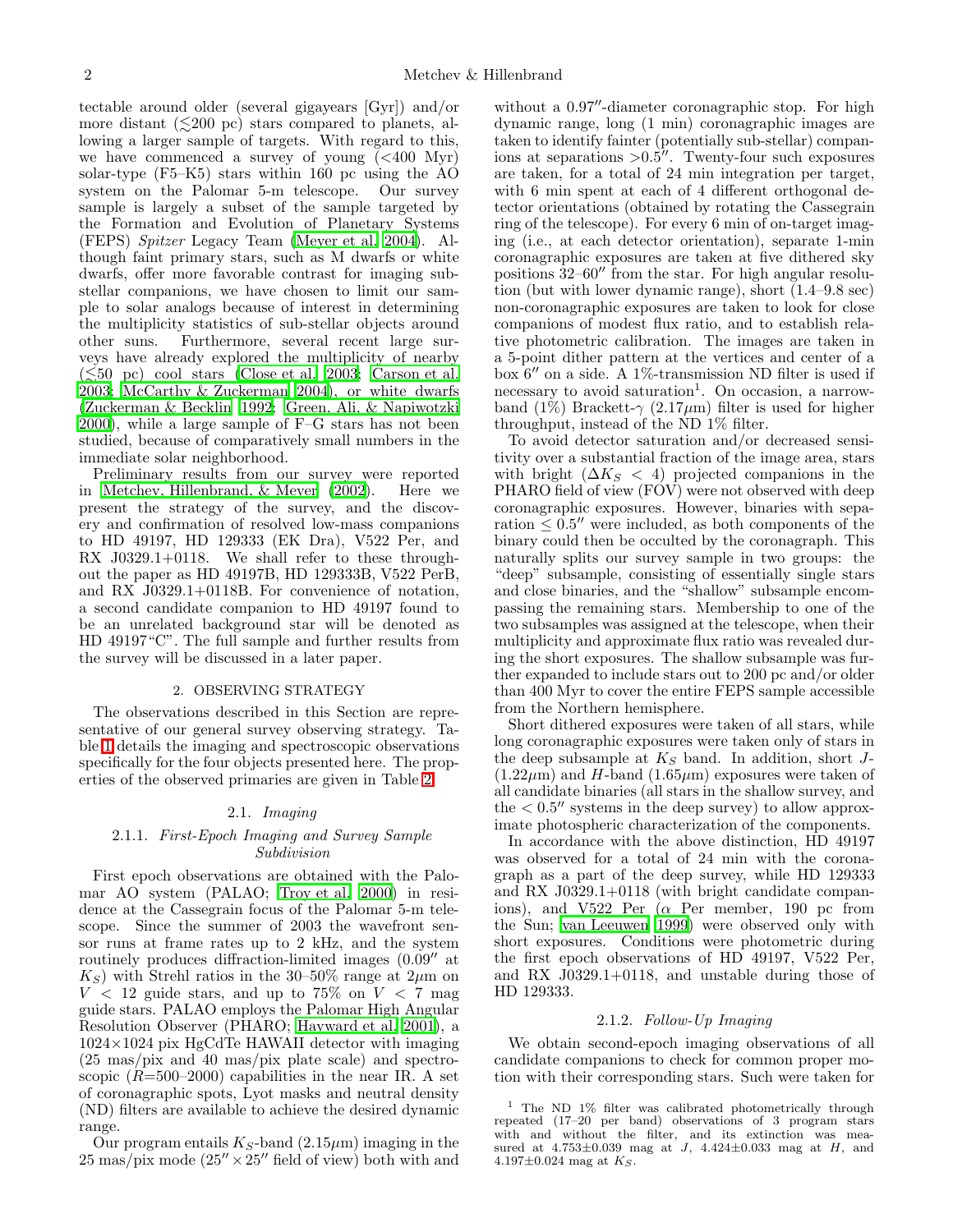HD 129333 with PALAO/PHARO, and for HD 49197, V522 Per, and RX J0329.1+0118 with NIRC2 (Matthews et al., in prep.) and the Keck II AO system (diffraction limit  $0.05''$  at  $K_S$ ; [Wizinowich et al. 2000](#page-14-4)). Conditions were not photometric during follow-up, and only the best images (Strehl ratio  $S \gtrsim 40\%$ ) were selected for astrometry. HD 129333 was followed up in the narrow-band Brackett  $\gamma$  filter, which allowed higher throughput than the ND 1% filter in the shortest (1.4 sec) PHARO exposures. Given the unstable atmospheric conditions during the second-epoch imaging of HD 129333, this allowed us to take high signal-to-noise  $(S/N)$  exposures on timescales that would most finely sample the variations in the seeing, and to select only the ones with the best imaging quality.

Keck follow-up is done at  $JHK_S$ , or at  $K_S L'$  if the candidate companion is expected to be bright enough to be seen at L' (given  $0.7 < K_S - L' < 2.5$  for L and T dwarfs; [Leggett et al. 2002\)](#page-13-20). Sequences of short (up to 20 sec from multiple co-adds) dithered non-coronagraphic, and long (1 min) target-sky-target exposures are taken with a 1′′- or 2′′-diameter coronagraph in the same manner as with PHARO, though without detector rotations. The candidate companions are exposed until a S/N ratio comparable to that in the first-epoch PHARO observation is achieved (for similar positional accuracy), up to 6 min per filter in  $J$ ,  $H$ , and  $K_S$ . The total integration time at  $L'$  is up to 10.5 min, which allows the detection of  $L' \leq 15.0$  objects. We mainly use the 40 mas/pix (wide) NIRC2 camera (41′′ FOV), which severely under-samples the Keck AO point-spread function (PSF), but is known to suffer from less distortion than the 20 mas/pix (medium) camera over the same field [\(Thompson, Egami, & Sawicki 2001\)](#page-13-21). Although we also have the option of using the 10 mas/pix (narrow) camera (10′′ FOV) in NIRC2, it does not allow follow-up of distant candidate companions, and we avoid using it for consistency with the other NIRC2 observations.

### 2.1.3. *Imaging Data Reduction*

<span id="page-2-0"></span>All imaging data are reduced in a standard fashion for near IR observations. Flat fields are constructed either from images of the twilight sky (for the Palomar data), or from images of the lamp-illuminated dome interior (for the Keck data). A bad pixel mask is created from the individual flats, based on the response of each pixel to varying flux levels. Pixels whose gain deviates by more than 5 sigma from the mode gain of the array are flagged as bad. Sky frames for the dithered, non-coronagraphic exposures are obtained by median-combining four of the five exposures in the dither pattern (excluding the central pointing), and rejecting the highest pixel value in the stack. The coronagraphic-mode sky frames are mediancombined using an average sigma clipping algorithm to remove pixels deviant by more than 5 sigma. The skysubtracted images of each target are divided by the flat field, then registered, and median-combined to create a final high signal-to-noise  $(S/N)$  image (Figures [1](#page-17-0) and [2\)](#page-17-1). However, photometric and astrometric measurements are performed on the individual reduced images.

No PSF stars are observed at either Palomar or Keck. With PHARO at Palomar, median-combined images from all 4 detector orientations can be used to reproduce an approximate PSF. This approach was chosen to

emulate the observation of separate PSF stars of identical brightness and color, while optimizing the time spent on science targets. However, we have found that a simple 180◦ rotation and subtraction technique works equally well, and we use that on both the Palomar and Keck data. While neither approach eliminates telescopic speckle noise (as could be the case if actual PSF stars were observed), both significantly reduce pointsymmetric structure in the PSF.

#### 2.2. *Astrometric Calibration*

The exact pixel scale of the 25 mas PHARO camera was determined using known binary stars from the Sixth Orbit Catalog [\(Hartkopf, Mason, & Worley 2001](#page-13-22); [Hartkopf & Mason 2003a\)](#page-13-23): WDS 09006+4147 (grade 1; [Hartkopf, Mason, & McAlister 1996\)](#page-13-24), WDS 16147+3352 (grade 4; [Scardia 1979\)](#page-13-25), WDS 18055+0230 (grade 1; [Pourbaix 2000\)](#page-13-26), and WDS 20467+1607 (grade 4; [Hale](#page-13-27) [1994\)](#page-13-27). These "calibration binaries" are observed throughout our campaign at Palomar at all four detector orientations. The combination of grade 1 (accurately determined, short-period) orbits and grade 4 (less accurately known, longer-period) orbits was selected from the list of astrometric calibrators recommended by [Hartkopf & Mason \(2003b\)](#page-13-28). Despite the lower quality of the solution for binaries with grade 4 orbits, their periods are generally much longer (889 and 3249 years for WDS 16147+3352 and WDS 20467+1607, vs. 21.78 and 88.38 years for WDS 09006+4147 and WDS 18055+0230, respectively), so their motions are predicted with sufficient accuracy for many years into the future. The mean pixel scale of PHARO was measured to be 25.22 mas/pix with a 1 sigma scatter of 0.11 mas/pix among measurements of the individual binaries at different detector orientations. This measurement is consistent with, though less precise than our previous determination  $(25.168\pm0.034 \text{ mas/pix};$  [Metchev, Hillenbrand, & White](#page-13-29) [2003\)](#page-13-29), which was obtained from only one calibration binary at a single Cassegrain ring orientation. The larger scatter of our more recent measurement is indicative of the systematics involved in choosing different calibration binaries, and in observing at more than one detector orientation.

The plate scale of the wide NIRC2 camera was calibrated using the binary WDS 15360+3948 (grade 1; Söderhjelm 1999). The obtained value of  $39.82\pm0.25$  mas/pix is consistent with the pre-ship measurement of  $39.7 \pm 0.5$  max/pix<sup>2</sup>. Because only one binary was used for calibrating NIRC2, a 0.63% error term corresponding to the uncertainty in the semi-major axis of the binary has been added in quadrature to the uncertainty of our measurement.

### 2.3. *Spectroscopy*

#### 2.3.1. *Observations*

<span id="page-2-1"></span>Spectroscopy of faint targets in the halos of bright objects is more challenging than spectroscopy of isolated targets. Care needs to be taken to achieve optimum suppression of the scattered light of the bright stars either by using a coronagraph (in a manner similar to coronagraphic imaging), or by aligning the slit so as to minimize

<sup>2</sup> See [http://www2.keck.hawaii.edu/inst/nirc2/genspecs.html.](http://www2.keck.hawaii.edu/inst/nirc2/genspecs.html)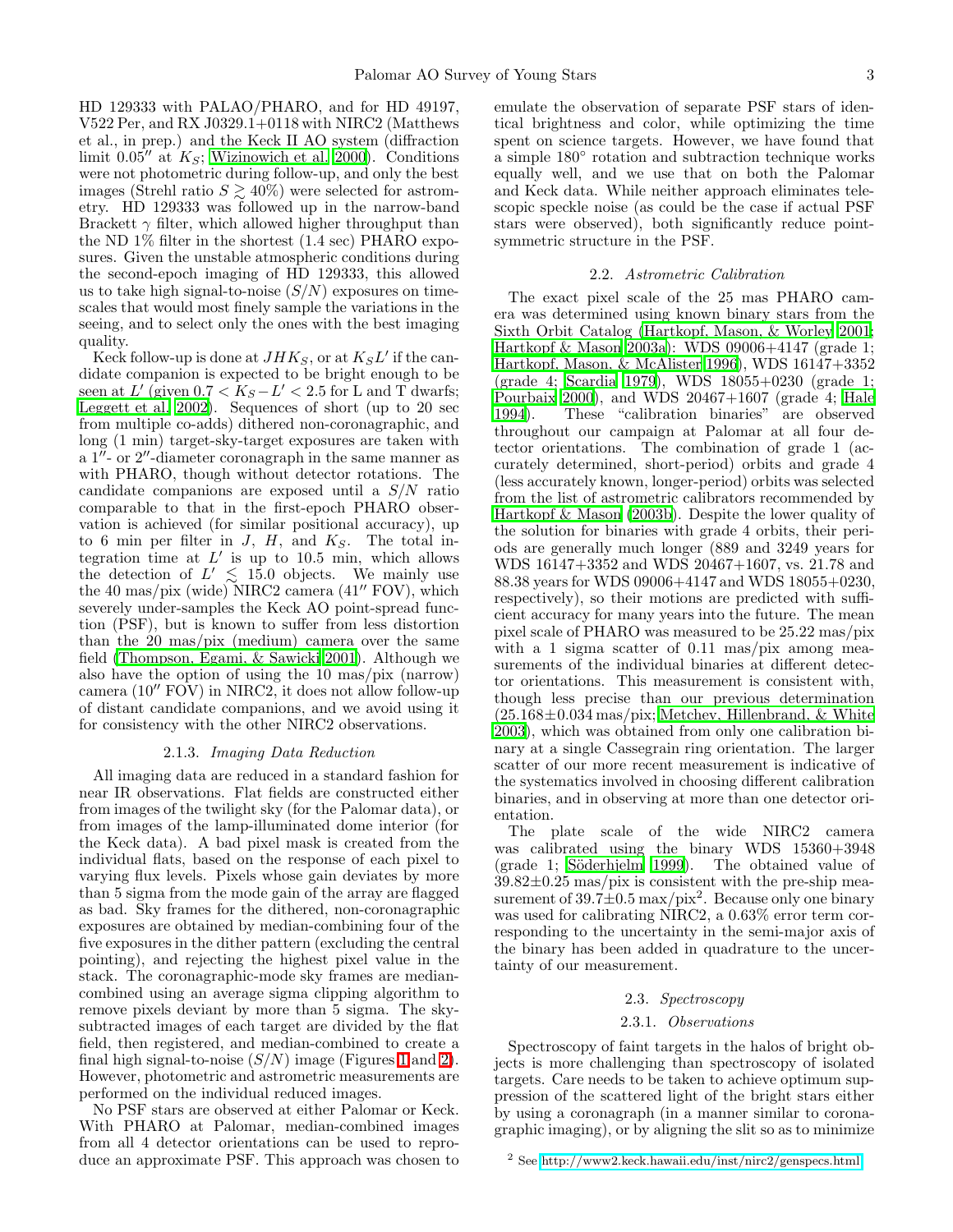light admitted from the halo. Since neither PHARO nor NIRC2 allow coronagraphic spectroscopy, when taking spectra of faint companions we orient the slit as close as possible to 90◦ from the primary-companion axis. Spectra of brighter companions, for which the signal from the halo is negligible compared to that from the target, are obtained by aligning the binary along the slit. Given that we often use the F5–K5 IV–V primaries in our sample as telluric standards, such alignment improves our observing efficiency. Sky spectra are obtained simultaneously with the target spectra, by dithering the targets along the slit.

Promising candidate companions are observed at medium resolution  $(R = 1000 - 3000)$  at K and (AO correction permitting) at J. In PHARO we use the corresponding grism and filter combination  $(K \text{ or } J)$  and the  $40 \,\text{mas/pix camera},$  while in NIRC2 we use the K or J filter with the "medres" grism, and the wide (40 mas/pix) camera. For K-band spectroscopy in first order with PHARO and in fifth order with NIRC2 we achieve complete coverage of the  $2.2\mu$ m atmospheric window. For J-band spectroscopy in first order with PHARO the coverage is limited by the size of the detector to a  $0.16 \mu m$ bandwidth. J-band spectroscopy with NIRC2 can cover the entire  $1.2\mu$ m window, but the spectrum is split between the fifth and the sixth dispersion orders. To allow simultaneous data acquisition from both orders, we fit both onto the wide camera by clipping the fifth (longerwavelength) order shortward of  $1.22\mu$ m and the sixth (shorter-wavelength) order longward of  $1.28 \mu m$ . The combined J-band spectrum has complete coverage between  $1.16 - 1.35 \mu m$ .

We took  $J$  and  $K$ -band spectra with PHARO of HD  $129333A/B$ , J and K spectra with NIRC2 of V522 PerA/B, and K-band NIRC2 spectra of HD 49197A/B and RX J0329.1+0118A/B. For the observations of HD 129333 with PHARO, and of RX J0329.1+0118 with NIRC2, the binary was aligned along the slit, whereas spectra of the other two binaries (with fainter companions) were obtained by placing each component in the slit individually. A 0.26′′ (6.5 pix) slit was used in PHARO, and a 0.08′′ (2 pix) slit was used in NIRC2, resulting in spectral resolutions of 1200 at J and 1000 at K with PHARO, and 2400 at fifth-order J  $(1.22-1.35\,\mu\text{m})$ , 2900 at sixth-order J  $(1.15-1.28\,\mu\text{m})$ , and 2700 at  $K$  with NIRC2.

Flat fields with the dispersive grisms in place were not obtained for any of our spectroscopic observations. Instead, the raw spectra were divided by an imaging flat field, constructed in the same manner as for the imaging observations. The flat-fielded spectra were corrected for bad pixels, using the same bad pixel mask as in the imaging case. Strong positive deviations due to cosmic ray hits were then eliminated using the L.A. Cosmic Laplacian filter algorithm [\(van Dokkum 2001](#page-13-31)). Fringing was at a noticeable level  $(\approx 15\%)$  only in spectra obtained with PHARO (of HD 129333), and was reduced to below 5% by dividing the target spectrum by that of the telluric standard, taken at a nearby position on the detector.

### 2.3.2. *Spectroscopic Data Reduction*

Extraction of the spectra is performed using iraf/apextract tasks. To reduce contamination from the halo of the primary in the companion spectra, the local background (arising mostly from the halo) is fit by a first-order polynomial along the direction perpendicular to the dispersion axis and subtracted during extraction. In addition, the aperture width for the companion spectrum is conservatively set to the full width at half maximum of the profile so as to include only pixels with maximum signal-to-noise. Pixels within the aperture are summed along detector columns (which are nearly perpendicular to the dispersion axis), and the resulting "compressed" spectrum is traced along the dispersion axis by fitting a high order (8 to 15) Legendre polynomial. The tracing step is approximately equal to the slit width, where at each step the data point is obtained as the sum of 3–10 adjacent pixels (1.5–3 slit widths; the spectra of fainter objects being more heavily averaged) in the compressed spectrum. This procedure is found to produce consistent results for extractions of multiple dithered spectra of the same companion, indicating that scattered light contamination from the primary has been reduced to a small level. Nevertheless, in some cases of very faint close-in companions, the continuum shape is still found to vary noticeably among the individual extractions. We therefore avoid classifying the spectra of the companions based on their continuum shapes, but rely on the relative strengths of narrow absorption features (discernible given our resolution) instead (Section [3.3\)](#page-5-0).

A dispersion solution for each spectrum is obtained from night sky lines in non-sky-subtracted images, using the task IDENTIFY and OH emission-line lists available in IRAF. For the spectra of primaries observed separately (e.g., HD 49197 and V522 Per), whose shallower (10–120 sec) exposures do not contain telluric emission lines at a high enough  $S/N$  to allow the fitting of a dispersion solution, such is derived after registration with deeper (10–15 min long) companion spectra taken immediately after those of the primaries. The tasks FXCOR and SPECSHIFT are used to cross-correlate and align the individual wavelength-calibrated spectra for a given object. The individual primary and companion spectra are then median-combined using scombine.

Since the primaries (when earlier than K0) double as telluric standards, their spectra are first corrected for photospheric absorption from atomic hydrogen (H  $\rm{P}\beta$  at  $1.282\mu$ m and H Br $\gamma$  at  $2.166\mu$ m) by hand-interpolating over the absorption with the task SPLOT. Weaker absorption features due to Na I, Ca I, Si I, Al I, and Fe I, although present in the spectra of our telluric standards, are left uncorrected because of blending (at our resolution) with various OH absorption lines in the Earth's atmosphere. After thus correcting the telluric spectra, the spectra of the companions are divided by those of the telluric standards. Finally, the spectra of the companions are multiplied by black bodies with temperatures corresponding to the spectral types of the telluric standards (based on effective temperature vs. spectral type data from [Cox 2000](#page-12-5)), and boxcar-smoothed by the width of the slit.

The above reduction procedure applies in exact form for NIRC2 spectra, which do not suffer from fringing. For PHARO data, which are noticeably affected by fringing, we divide the individual target spectra by those of the telluric standard before median-combining and wavelength calibration, since fringing depends on detector position,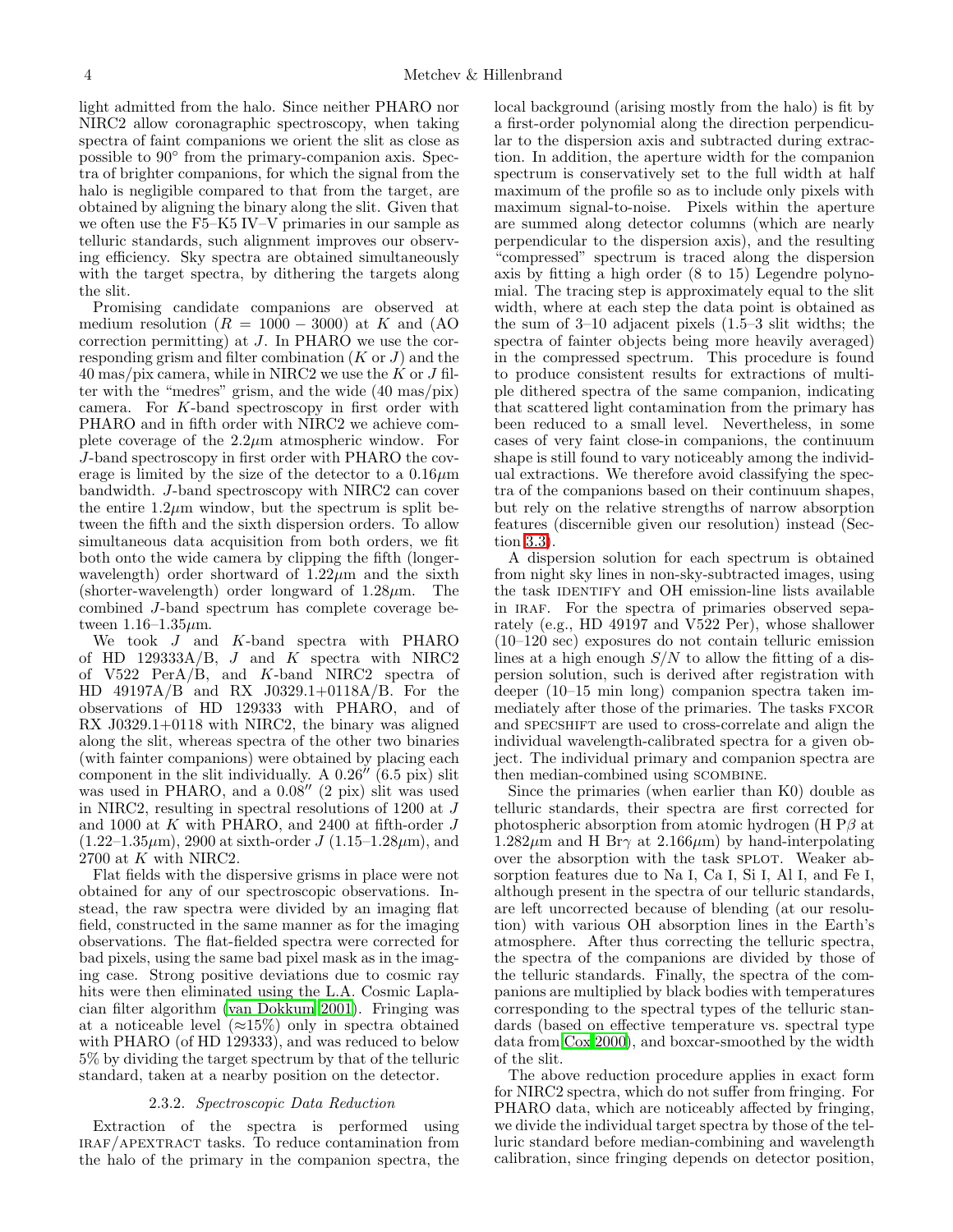not on the dispersive element.

Reduced spectra for the objects reported here are presented in Figure [3](#page-18-0) and [4.](#page-19-0) The mismatch in the continuum slopes between the fifth- and sixth-order the J-band spectra of the companion to V522 Per may be due to our use of imaging, instead of spectroscopic flats.

#### 3. ANALYSIS

#### 3.1. *Photometry*

<span id="page-4-0"></span>Broad-band near-IR photometry of the companions is presented in Table [3.](#page-15-2) The measured quantity in each case is the relative flux  $(\Delta J, \Delta H, \Delta K_S, \Delta L')$  of the companion with respect to that of the primary. When the companions were visible without the coronagraph (in all cases except for the close-in companion to HD 49197), the fluxes of both components were measured directly from the short-exposure non-coronagraphic images. Flux ratios for the HD 129333, V522 Per, RX J0329.1+0118, and HD 49197A/"C" systems were obtained from the Palomar images in apertures of radii of  $0.2''$   $(2\lambda/D)$  at  $K<sub>S</sub>$ ). For the photometry of HD 129333B we subtracted the halo of the nearby (0.74′′) primary (as detailed in Section [2.1.3\)](#page-2-0) to minimize its contribution to the flux of the secondary. In the case of the HD 49197A/B system, the 0.95′′ companion is not seen in PHARO images taken without the coronagraph, and only coronagraphic exposures were obtained with NIRC2. The magnitude of the companion was obtained with respect to the residual flux of the primary seen through the  $1''$  NIRC2 coronagraphic spot. The flux measurements were performed on the PSF-subtracted NIRC2 images in a 0.16′′-radius  $(3.2\lambda/D$  at  $K<sub>S</sub>$ ) aperture. The transmission of the spot was established from photometry of another program star in images taken with and without the 2′′ coronagraph: its extinction was measured at 9.27±0.07 mag at J, 7.84 $\pm$ 0.03 mag at H, and 7.19 $\pm$ 0.03 mag at  $K_S$ . The companion was seen in all 6 one-minute coronagraphic exposures at  $K<sub>S</sub>$ , but because of varying photometric conditions and proximity of diffraction spikes, it was detected in only 3 out of 6 PSF-subtracted exposures at H, and 1 out of 6 at J.

Sky values for each of the observed objects were determined as the centroid of the flux distribution in a 0.1"wide annulus with an inner radius larger by  $\lambda/D$  than the distance at which the radial profile of the object fell below the level of the local background. For the primaries observed with PHARO this inner radius was  $2.0^{\prime\prime}$  ( $20\lambda/D$ ) at  $K<sub>S</sub>$ , while for HD 49197A, the flux of which was measured through the NIRC2 coronagraph, the inner radius was  $0.2''$  ( $5\lambda/D$ ). For the companions, the inner radius of the sky annulus varied from 2.25–4 times the  $K_S$  diffraction limit, depending on whether the local background was strongly influenced by the halo of the primary (as near HD 49197 and HD 129333), or not. Experiments with varying sky annulus sizes in the two more detached systems (V522 Per and RX J0329.1+0118) showed that the relative photometry between two objects in the same image is preserved to within 0.08 mag for annuli ranging between  $2.25-20\lambda/D$  in inner radius.

The  $J-H$  and  $H-K_S$  colors, and  $K_S$  magnitudes, are derived from the measured relative photometry by adopting the Two-Micron All Sky Survey (2MASS; [Cutri et al.](#page-12-6) [2003\)](#page-12-6) magnitudes for the primaries. The  $K_S - L'$  color

of the companion to V522 Per was calculated assuming  $K_S - L' = 0.04$  for the F5 V primary [\(Bessell & Brett](#page-12-7) [1988\)](#page-12-7). A near-IR color-color diagram of the detected companions is presented in Figure [5.](#page-20-0) Extinction corrections of  $A_J = 0.087$ ,  $A_H = 0.055$ ,  $A_K = 0.033$ , and  $A_L = 0.016$  have been applied to the colors of V522 PerB, based on  $E(B - V) = 0.10$  toward the  $\alpha$  Per cluster as measured by [Pinsonneault et al. \(1998\)](#page-13-32). We have adopted  $A_V = 3.1E(B - V)$ , and the interstellar extinction law of [Cardelli, Clayton, & Mathis \(1989\)](#page-12-8).

Based on the colors and the  $\Delta K_S$  magnitudes, we can infer that HD 49197"C" is a likely F–G background star, whereas the remaining companions are consistent with being late-type stars associated with their primaries.

#### 3.2. *Astrometry*

Three of the four systems were observed at two different astrometric epochs. RX J0329.1+0118 was observed only once, though prior-epoch astrometric data for it exist from [Sterzik et al. \(1997](#page-13-0)). Table [4](#page-15-3) details for each binary the observed offset and position angle of the companion from the primary during the first and second epochs of observation, as well as the estimated offset and position angle during the first epoch, had the system not been a common proper motion pair. The estimates are extrapolated backwards in time from the second-epoch astrometry, which for all except HD 129333 was obtained with NIRC2 on Keck and was more accurate, assuming proper motions from Hipparcos [\(Perryman et al.](#page-13-33) [1997\)](#page-13-33) for HD 49197 and HD 129333, and from Tycho 2 [\(Høg et al. 2000\)](#page-13-34) for V522 Per and RX J0329.1+0118. Parallactic motions were also taken into account, as they are significant for stars  $\lesssim 200$  pc at our astrometric precision (several milli-arcsec). The assumed proper motions and parallaxes for all stars are listed in Table [2.](#page-15-1) To ensure the correct propagation of astrometric errors, the epoch transformations were performed following the co-variant treatment of the problem, as detailed in [Lindegren \(1997](#page-13-35)).

Proper motion diagrams for each object are presented in Figures [6](#page-21-0)[–8.](#page-23-0) The first- and second-epoch measurements are shown as solid points with error bars, and the inferred first-epoch position (assuming non-common proper motion) is shown only with errorbars. The dashed line reflects the combined proper and parallactic motion of the primary over the period between the two epochs. Below we discuss the evidence for common proper motion in each system.

### 3.2.1. *HD 49197*

The existence of the close (0.95′′) companion to HD 49197 was unappreciated prior to the second-epoch imaging: the star was followed up because of the more distant (6.8′′) candidate companion (HD 49197"C"). Upon its discovery in the Keck image (Figure [1c](#page-17-0)), the close companion was recovered in the earlier Palomar image, where a dark circular ring around the core at the radial distance of the first Airy null  $(\approx 0.1'')$  distinguishes it from the telescopic speckles (Figure [1b](#page-17-0)).

As is evident from Figure [6,](#page-21-0) HD 49197B (left panel) is much more consistent with being a proper motion companion of the primary, than with being an unrelated background star projected along the same line of sight, whereas the reverse holds for HD 49197 "C" (right panel).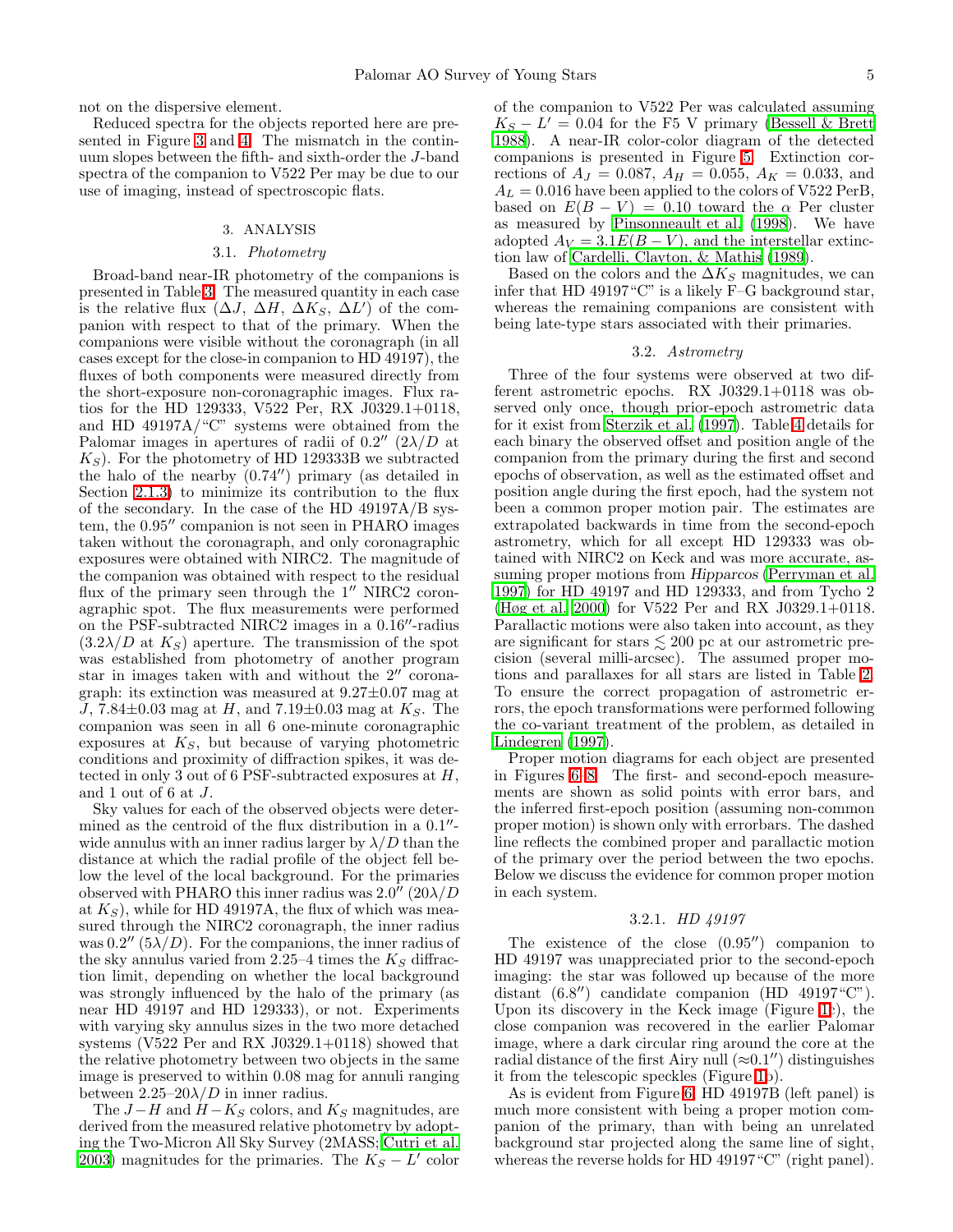Therefore, we claim that the close-in HD 49197B is a bona-fide companion, whereas the more widely-separated HD 49197"C" is not.

The astrometry for HD 49197B from the two observational epochs is not in perfect agreement, perhaps because of its orbital motion around component A. At a projected separation of 43 AU, the orbital period will be >240 years (assuming a circular face-on orbit and a mass of 1.16 $M_{\odot}$  for the F5 V primary; [Allende Prieto & Lambert 1999\)](#page-12-9), resulting in a change in position angle of  $\langle 2.6^\circ \rangle$  between the two epochs. This may explain the observed discrepancy of  $0.64^{\circ} \pm 0.47^{\circ}$  in position angle between the two observations, while the change in separation  $(2.4 \pm 5.8 \text{ mas})$  is consistent with being zero. Future observations spanning a sufficiently long time-line may be used to determine the dynamical mass of the HD 49197A/B system.

#### 3.2.2. *HD 129333*

The offset positions of the companion to HD 129333 in the two observations taken 16 months apart are fully consistent with each other, and inconsistent with the object being a background star (Figure [7\)](#page-22-0). HD 129333B thus shares the proper motion of the primary, and is a bona-fide companion.

#### 3.2.3. *V522 Per and RX J0329.1+0118*

The astrometry for these two systems (Figure [8\)](#page-23-0) is inconclusive because of their smaller proper motions, insufficient time-span between the observations, and/or less accurate astrometry. The likelihood of physical association of the companions with the primaries is investigated from low-resolution spectroscopy in Section [4.1](#page-7-0) below.

### 3.3. *Spectroscopy*

<span id="page-5-0"></span>Infrared spectral classification of M–L dwarfs is done most successfully in the  $J$  and  $H$  bands, where a suite of indices based on the relative strengths of  $H<sub>2</sub>O$ , FeH, K I, and Na I absorption have been developed to characterize their effective temperatures [\(Slesnick, Hillenbrand, & Carpenter 2004;](#page-13-36) [Geballe et al.](#page-13-37) [2002;](#page-13-37) [Gorlova et al. 2003;](#page-13-38) [McLean et al. 2003\)](#page-13-39) and surface gravities [\(Gorlova et al. 2003\)](#page-13-38). However, spectroscopy of cool companions in the bright halos of their primaries is often more difficult at J and H than at  $K$ , because of larger flux contrast and poorer quality of the AO correction at shorter wavelengths. Here we present J-band spectra of the two brighter companions: HD 129333B, and V522 PerB. Cool dwarfs can be classified at  $K$  band based on the strength of their  $H<sub>2</sub>O$  absorption shortward of 2.05 $\mu$ m, the depth of the CO 2.29 $\mu$ m bandhead, and the equivalent width (EW) of the Na I  $2.21\mu$ m doublet [\(Kleinmann & Hall 1986;](#page-13-40) [Ali et al. 1995;](#page-12-10) [McLean et al. 2003;](#page-13-39) [Slesnick et al. 2004\)](#page-13-36). Even cooler, late-L and T dwarfs, are best characterized by the strength of their CH<sub>4</sub> absorption at  $>2.20 \mu$ m [\(Burgasser et al. 2002;](#page-12-11) [McLean et al. 2003\)](#page-13-39). We present K-band spectra of all four companions discussed in this paper.

Spectral types of the detected companions have been determined following infrared absorption line classification systems at  $K$ -band (for Na I, Ca I, CO) from [McLean et al. \(2003](#page-13-39), spectral types M6V–T8) and

[Ali et al. \(1995](#page-12-10), F3V–M6V), and at J-band (for K I and Ti I) from [Gorlova et al. \(2003,](#page-13-38) M4V–L8) and [Wallace et al. \(2000,](#page-14-5) O7–M6). Luminosity classes are based on the relative strengths of Na I, Ca I, and CO absorption at  $K$  band (Kleinmann  $\&$  Hall 1986), and on the strengths of Mn I, and K I absorption at J [\(Wallace et al.](#page-14-5) [2000;](#page-14-5) [Gorlova et al. 2003](#page-13-38)).

We have avoided the use of temperature-sensitive  $H_2O$ indices that span large fractions of the spectrum  $\approx 4\%$ total band width, e.g., the H2OD index of [McLean et al.](#page-13-39)  $(2003)$ , or the H<sub>2</sub>O-2 index of Slesnick et al.  $(2004)$  because of their strong dependence on the overall continuum shape of the spectrum, and because of the uncertainties in the spectral shapes of faint companions extracted from the halos of bright objects (Sec-tion [2.3\)](#page-2-1). We have used the J-band 1.34  $\mu$ m H<sub>2</sub>O index of [Gorlova et al. \(2003](#page-13-38)) however, which measures only the onset of  $H_2O$  absorption at that wavelength, and is narrow (1.4% band width).

Below we analyze the  $K-$  and J-band spectra of the companions to HD 49197, HD 129333, V522 Per, and RX J0329.1+0118. The inferred effective temperatures and spectral types are provided in Tables [5](#page-16-0) and [6.](#page-16-1)

### 3.3.1. K*-band Spectroscopy of HD 49197B*

<span id="page-5-1"></span>Our spectrum of HD 49197B (Figure [3\)](#page-18-0) shows strong CO and  $H_2O$  bands characteristic of ultra-cool dwarfs, but lacks a CH<sup>4</sup> absorption feature, indicating that it is earlier than L8 [\(Geballe et al. 2002\)](#page-13-37). On the other hand, Na I absorption is also absent from the spectrum, pointing to a spectral type of L3 or later [\(McLean et al. 2003](#page-13-39)), independent of gravity (cf. Figure 8 in [Gorlova et al.](#page-13-38) [2003\)](#page-13-38). Following the analysis of  $R\sim$ 2000 K-band spectra of M6–T8 dwarfs in [McLean et al. \(2003](#page-13-39)), we form a CO absorption index from the ratio of the median flux in an absorbed  $(2.298-2.302 \ \mu m)$  vs. an unabsorbed  $(2.283-2.287 \mu m)$  region of the spectrum. We find  $CO=0.80\pm0.03$  (where the error has been estimated as the quadrature sum of the relative uncertainties of the median in the two spectral regions), which indicates a spectral type of L7 or later. However, the CO index is not very sensitive to L-dwarf temperatures, and varies by up to 0.15 (60% of its total range of variation between spectral types M5 and T2) within the same spectral type (Figure 13 in [McLean et al. 2003\)](#page-13-39).

Alternatively, we can also use the absolute  $K_S$ -band magnitude of HD 49197B to estimate its spectral type, following the empirical relation of [Kirkpatrick et al.](#page-13-41) [\(2000\)](#page-13-41), based on a sample of 24 M and L dwarfs with measured parallaxes:

$$
M_{K_S} = 10.450 + 0.127 \text{(subclass)} + 0.023 \text{(subclass)}^2, (1)
$$

where subclass  $= -1$  for M9 V, 0 for L0 V, 1 for L1 V, etc. The scatter about the fit is approximately 1 subclass. From the inferred apparent  $K<sub>S</sub>$  magnitude of HD 49197B, and from the parallax of the primary, we obtain  $M_{K_S} = 11.04 \pm 0.24$  for the secondary, which corresponds to a spectral type of  $L3\pm1.5$ .

We assign a final spectral type of L4 with an uncertainty of 1 subclass. This is based on the intersection of the results from our spectroscopic analysis, suggesting L3–L7, and from the  $K_S$ -band absolute magnitude, pointing to L1.5–L4.5. A spectral type of L4 $\pm$ 1 for HD 49197B is also consistent with a by-eye comparison of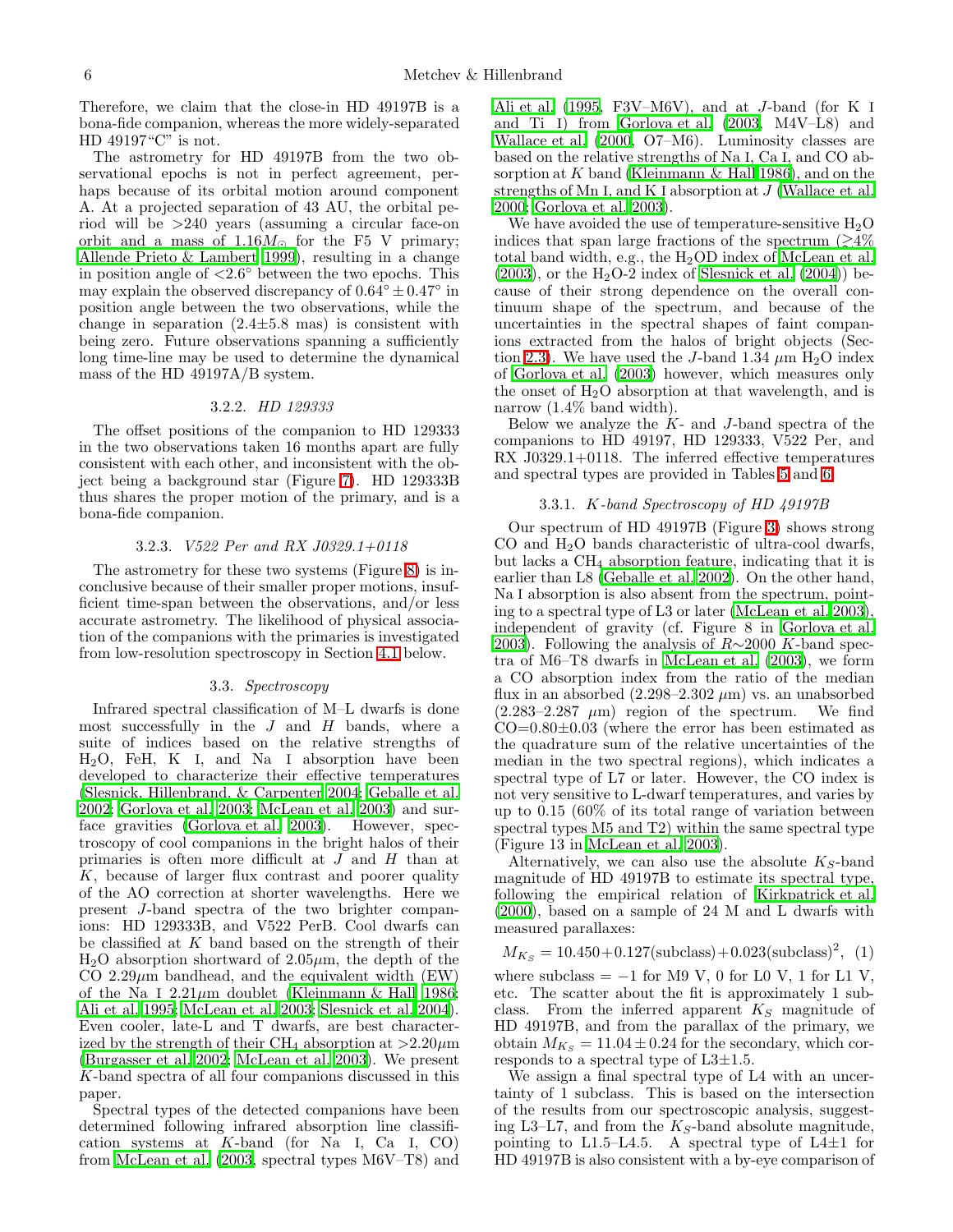<span id="page-6-0"></span>its K-band spectrum with the grid of L-dwarf standards from [Leggett et al. \(2001\)](#page-13-42).

# 3.3.2. K*-band Spectroscopy of HD 129333B, RX J0329.1+0118B, and V522 PerB*

We classify the K-band spectra of these companions following the analyses of [Ali et al. \(1995](#page-12-10)) and [Kleinmann & Hall \(1986\)](#page-13-40), whose data are taken at similar resolutions to ours  $(R=1380-3900$  and  $2500-3100$ , respectively), and span the F8–M7 spectral type range. We employ the spectral classification sequence of [Ali et al.](#page-12-10), whose empirically-derived indices are based on a larger sample of dwarf stars than in [Kleinmann & Hall.](#page-13-40)

Our reduced spectra were first shifted to 0  ${\rm km\ s^{-1}}$ heliocentric velocity, where the shift was determined by fitting Gaussian profiles to the Na I doublet, and comparing the fitted line centers to their values in the solar spectrum [\(Mohler 1955\)](#page-13-43). For consistency with the [Ali et al. \(1995\)](#page-12-10) spectral classification, we have chosen the same bands for integrating the Na I  $(2.21 \mu m)$  Ca I  $(2.26 \mu m)$ , and  ${}^{12}CO(2-0)$   $(2.29 \mu m)$  absorption. The continuum in the target spectra was fit to three regions devoid of absorption lines:  $2.0907-2.0951 \mu m$ ,  $2.2140 2.2200 \mu m$ , and  $2.2873 - 2.2925 \mu m$ . These have been selected as a combination of the continuum regions used by [Ali et al. \(1995](#page-12-10)) and [Kleinmann & Hall \(1986\)](#page-13-40), so as to constrain the fit on both sides of the Na I doublet (as in [Kleinmann & Hall 1986](#page-13-40), where the continuum-fitting regions are widely-separated from the Na I lines), as well as near it (as in [Ali et al. 1995](#page-12-10), where the continuum is constrained only on the long-wavelength side of the Na I lines).

The absorption strength in each band was obtained as an equivalent width, by integrating the profile of the spectrum in the band with respect to a global continuum level defined by the three continuum bands. The only exception is the EW of the  ${}^{12}CO(2-0)$  first overtone bandhead, for which we have adopted the mean continuum level of the third continuum band (as in [Kleinmann & Hall 1986](#page-13-40) and [Ali et al. 1995\)](#page-12-10). The onesigma errors in the EWs were calculated by propagating the r.m.s. noise of the spectrum in the nearest continuum band, assuming independent pixel variances. The EWs of Na I and Ca I were corrected for corresponding absorption in the spectra of the telluric standards, the EW of which  $(0.84\pm0.57 \text{ Å}$  for Na I and  $1.14\pm0.36 \text{ Å}$  for Ca I in G stars; [Ali et al. 1995](#page-12-10)) was added to that measured for the companions. The final EWs are listed in Table [5.](#page-16-0)

To infer effective temperatures for the companions to HD 129333, RX J0329.1+0118, and V522 Per, we employ empirical relations between the strength of K-band Na I, Ca I, and CO absorption and effective temperature  $(T_{\text{eff}})$ , as determined by [Ali et al. \(1995,](#page-12-10) their Table 4). Na and CO produce the most characteristic K-band features of cool stars. However, their absorption strengths are inaccurate tracers of temperature for stars cooler than 4000 K, and are, in addition, gravitysensitive [\(Kleinmann & Hall 1986;](#page-13-40) [Gorlova et al. 2003\)](#page-13-38). On the other hand, Ca I transitions in the K-band require the population of higher energy states, and hence are more temperature-sensitive. However, their absorption strength is degenerate with the stellar effective temperature: Ca I absorption at 2.26µm peaks at ∼3500 K, and decreases for higher, and lower effective tempera-

tures [\(Kleinmann & Hall 1986;](#page-13-40) [Ali et al. 1995\)](#page-12-10). This behavior is fit via two separate  $T_{\text{eff}}$  vs. EW(Ca I) relations in [Ali et al. \(1995](#page-12-10)). By combining the information from Ca I with that from Na I and  ${}^{12}CO(2-0)$ , we can break this degeneracy, and use the more temperature-sensitive Ca I index to constrain the effective temperature for each star to within ∼300 K (the quoted uncertainty of the Ca I index in [Ali et al. 1995\)](#page-12-10). For HD 129333B, with a Ca I absorption strength near the breaking point between the "hot" and "cool" relations, we take the average of the two estimates. For V522 PerB and RX J0329.1+0118B, whose Na I and CO absorption is indicative of temperatures  $T_{\text{eff}}$  < 3400 K, we use only the "cool" relation. The effective temperatures inferred from Ca I absorption are listed in Table [5.](#page-16-0) As in [Ali et al. \(1995](#page-12-10)), we adopt a spectral type vs. effective temperature classification for M dwarfs from [Bessell \(1991\)](#page-12-12), and obtain spectral types of M1, M3, and M4 for HD 129333B, RX J0329.1+0118B and V522 PerB, respectively, with an uncertainty of 2 spectral subtypes. A visual inspection and comparison of the strengths of the various absorption features with  $K$ -band spectral sequences from [Leggett et al. \(2001\)](#page-13-42) and [Wallace & Hinkle \(1997\)](#page-13-44) confirms these results. Given the comparable values of their Na I and  ${}^{12}CO(2-0)$  EWs, all stars have likely dwarf gravities (cf. Figure 7 in [Kleinmann & Hall 1986\)](#page-13-40).

### 3.3.3. J*-band Spectroscopy of HD 129333B and V522 PerB*

We further constrain the spectral types of HD 129333B and of V522 PerB from their J-band spectra. These show the characteristic absorption features of M stars: K I lines at  $1.169 \mu m$ ,  $1.177 \mu m$ ,  $1.243 \mu m$ , and  $1.252 \mu m$ , Fe I at  $1.188 \mu m$  and  $1.197 \mu m$ , Na I at  $1.268 \mu m$ , Al I at  $1.312\mu$ m and  $1.315\mu$ m, and H<sub>2</sub>O absorption at  $\lambda >$  $1.34\mu$ m (Figure [4\)](#page-19-0). The spectrum of V522 PerB exhibits also Ti I and Mn I absorption over  $1.282-1.298 \mu m$ . Spectral classification at J band was done based on the depth of the  $H_2O$  and K I absorption, following the index definitions of [Gorlova et al. \(2003\)](#page-13-38). After resampling our data to match the  $R \approx 350$  spectral reso-lution of [Gorlova et al.](#page-13-38), we form the  $1.34\mu$ m water index as the ratio of the mean fluxes (in a  $0.004 \mu m$  wide region) at  $1.336\mu$ m and at  $1.322\mu$ m, and we measure the K I EW by integrating the absorption over the region  $1.2375-1.2575\mu$ m. Because K I absorption in the solar-like photospheres of the telluric standards is small  $(EW(K I \lambda 1.14 \mu m) \approx 0.1 \times EW(Na I \lambda 2.21 \mu m) = 0.08 \text{ Å}$ for the Sun; [Mohler 1955;](#page-13-43) [Ali et al. 1995\)](#page-12-10), the K I EW measurements of the companions were not corrected for it.

For HD 129333B, we cannot estimate the strength of the  $1.34\mu$ m water absorption because of insufficient spectral coverage. The EW of K I indicates a spectral type of M2–M4. Averaging this with our  $K$ -band estimate of  $M1\pm2$ , we assign a spectral type of  $M2\pm1$  for HD 129333B. Given the youth of HD 129333 (<120 Myr; see Section [4.2\)](#page-7-1), the companion may have lower-thandwarf gravity. The effect of this on alkali absorption lines in the near IR is degenerate with temperature [\(Gorlova et al. 2003](#page-13-38); [McGovern et al. 2004](#page-13-45)), and could be compensated by a later spectral type. However, spectral types later than M3 are inconsistent with the depth of the strongly temperature-sensitive Ca I absorption in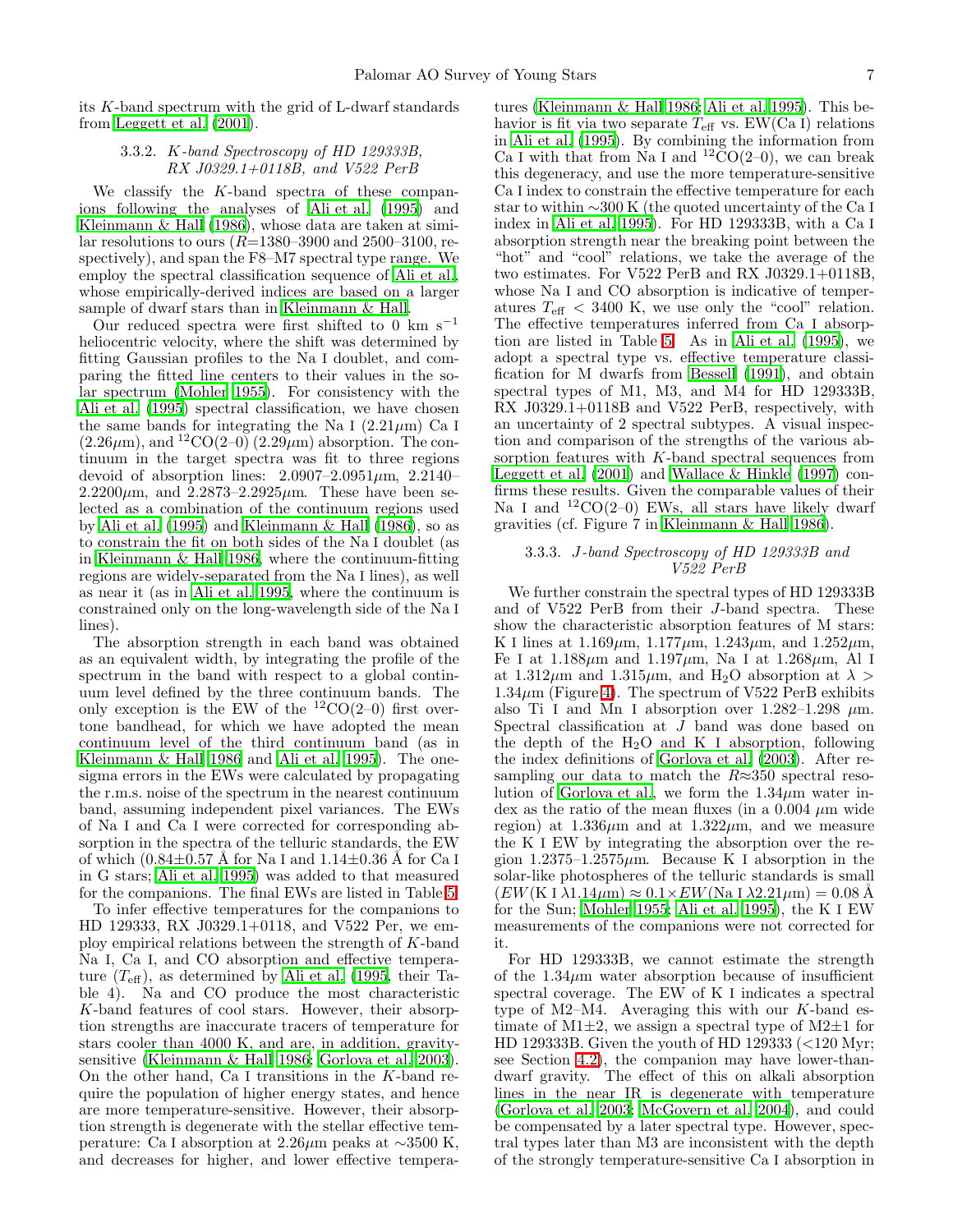this star (Section [3.3.2\)](#page-6-0). In addition, HD 129333B lacks noticeable Mn I absorption, which is weak in M dwarfs but grows deeper with decreasing surface gravity in M stars (Fig. 9 in [Wallace et al. 2000\)](#page-14-5). Hence, we conclude that HD 129333B is a M2 $\pm$ 1 dwarf.

For V522 PerB, both the K I EW and the water absorption index point to a spectral type of M3–M5, in agreement with our K-band estimate  $(M4\pm 2)$ . The stronger Ti I absorption than in HD 129333B is also consistent with a cooler photosphere. We thus assign a spectral type of M4±1 to V522 PerB. The strength of the Mn I transition indicates a potentially subgiant surface gravity, though as noted in Section [3.3.2,](#page-6-0) the effect is not seen at  $K$  band.

### 4. DISCUSSION

# 4.1. *Likelihood of Physical Association*

<span id="page-7-0"></span>Our astrometric follow-up of HD 49197B and HD 129333B confirmed common proper motion between these two companions and their respective primaries. However, the smaller proper motions of V522 Per and RX J0329.1+0118 prevented us from concluding the same for their respective companions, given the timespan of our observations. The probability of physical association in these systems can be inferred from the spectroscopically determined spectral types and absolute magnitudes of the companions. If the absolute magnitude inferred from the spectral type of a companion agrees with its measured apparent magnitude at the heliocentric distance of the respective primary, then the companion is likely to be a bona-fide one (modulo the space density of stars of similar spectral type as the companion).

Figure [9](#page-24-0) presents a comparison of the spectroscopic vs. photometric absolute magnitudes. The correspondence is good for the four companions followed up via near IR spectroscopy, indicating that they are at similar heliocentric distances as their primaries, and are thus likely to be physically bound to them. The location of the remaining candidate companion (HD 49197"C") along the ordinate is inferred from its near-IR colors. As mentioned in Section [3.1,](#page-4-0) HD 49197"C" is a likely F–G star  $(2.0 \leq M_K \leq 4.0; \text{Cox } 2000), \text{ i.e., it is intrinsically too}$ bright to be associated with HD 49197 (F5 V) given its faint apparent magnitude.

A robust statistical analysis of the likelihood of chance alignment in the four systems discussed here is not yet possible at this stage of the survey. They are only a fraction of the ones discovered to have candidate companions. With follow-up observations still in progress, the exact number of bound systems is unknown. We defer a discussion of the companion chance alignment probability based on the full ensemble statistics until a later paper. Here we consider these probabilities only on a per system basis. To give an approximate idea of the limited statistics from which these preliminary results are extracted, we point out that to date we have analyzed multi-epoch astrometric data for approximately 15 stars (mostly from the deep survey) with faint  $(\Delta K_S > 3, i.e.,$ expected to be of spectral type M or later) companions within 4".

We base our calculation of the probability of false association in each system on the empirically determined spatial density of cool objects (M–T spectral types) in the solar neighborhood. There are 112 such known objects in the northern  $(\delta > -20^{\circ})$  8 pc sample [\(Reid et al.](#page-13-46) [2003\)](#page-13-46). The northern 8 pc sample covers 65% of the sky, and is estimated to be ∼15% incomplete. The total number of cool objects and white dwarfs within 8 pc of the Sun is therefore expected to be 198, with a volume density of 0.10  $pc^{-3}$ . This estimate is based on a small fraction of the thin disk population (scale height 325 pc; [Bahcall & Soneira 1980\)](#page-12-13) of the Galaxy and hence should not vary substantially as a function of galactic latitude.

We then calculate the number of cool dwarfs expected to be seen in projection toward each system within a conical volume of radius 4′′ centered on the star, with the observer at the apex of the cone. We truncate the radial extent of the conical volume by requiring that the apparent K magnitude of a projected companion falls within the limits allowed by the spectral type (and hence, absolute magnitude) of the detected one. Absolute  $K$  magnitudes for the M2–4 dwarfs discussed here have been adopted from [Bessell \(1991\)](#page-12-12). Although [Bessell'](#page-12-12)s M dwarf classification system pre-dates the discovery of ultra-cool dwarfs (later than M5), it remains valid for early M dwarfs. For L4 $\pm$ 1 spectral types we adopt absolute K magnitudes from [Dahn et al. \(2002\)](#page-12-14).

The expected number  $\mu$  of unrelated cool dwarfs within the relevant volume around each star is listed in the last column of Table [6.](#page-16-1) Given that for all stars  $\mu \ll 1$ , we can assume that the event of seeing an unrelated field object in the vicinity of one of our program stars is governed by Poisson statistics. Hence, the probability of finding one or more such dwarfs near any given star (i.e., the probability of chance alignment) is  $1 - e^{\mu} \approx \mu$ . As seen from Table [6,](#page-16-1) after having followed up the companions spectroscopically, we can claim with  $\geq 99.99\%$  certainty in each case that the companion is physically associated with its respective primary. As discussed above, such probabilities need to be regarded in the context of the ensemble statistics. Within our sample of 4 spectroscopically confirmed companions, the probability that at least one is a false positive is  $3 \times 10^{-3}$ . This exemplifies the power of spectroscopic follow-up as an alternative to multi-epoch astrometry in constraining the likelihood of physical association in a system.

### 4.2. *Stellar Ages and Companion Masses*

<span id="page-7-1"></span>We estimate the ages of the primaries (Table [2\)](#page-15-1) from published data on their chromospheric activity, Li I equivalent width, and kinematic association with young moving groups. Masses for each of the companions (Table [6\)](#page-16-1) were determined either from the low-mass pre-main sequence evolutionary models of [Baraffe et al.](#page-12-15) [\(1998\)](#page-12-15), or from the brown-dwarf cooling models of [Chabrier et al. \(2000,](#page-12-16) "DUSTY") and [Burrows et al.](#page-12-1) [\(1997\)](#page-12-1). We have not used the dust-free "COND" models of [Baraffe et al. \(2003\)](#page-12-2), since they are more appropriate for temperatures  $\leq 1300$  K (i.e., for T dwarfs) when all grains are expected to have gravitationally settled below the photosphere.

*HD 49197B.* — From the strength of Ca H & K core emission in Keck/HIRES spectra of the primary, [Wright et al. \(2004\)](#page-14-6) determine an age of 525 Myr for HD 49197, which we assume accurate to within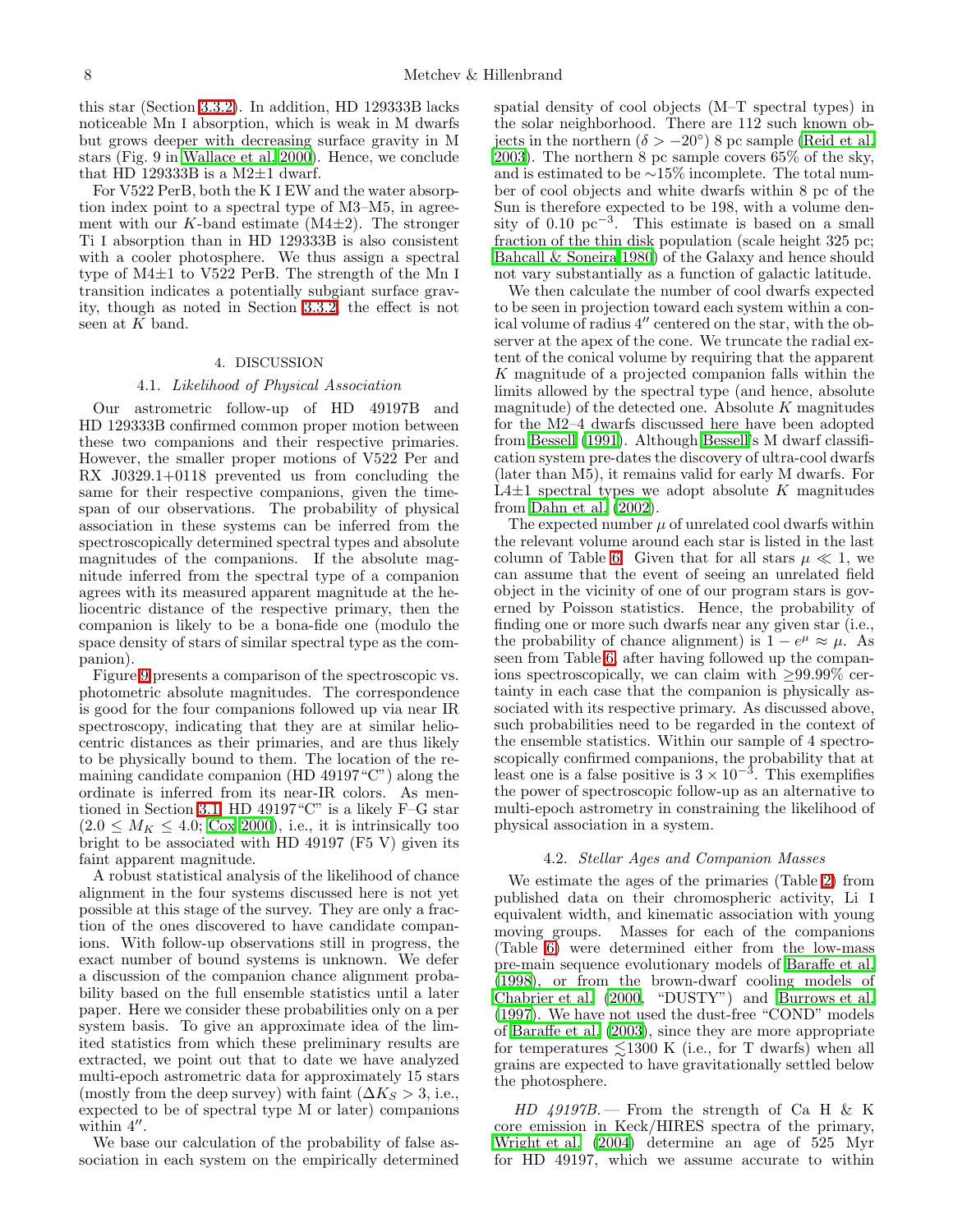$\approx 50\%$ , given the variation in chromospheric activity of solar-type stars [\(Henry et al. 1996](#page-13-47)). No other age-related indicators exist in the literature for this F5 star. From our own high-resolution optical spectra, we measure EW(Li  $\lambda$ 6707.8) = 80 mÅ (Hillenbrand et al., in prep.), consistent with a Pleiades-like (120 Myr; [Stauffer, Schultz, & Kirkpatrick 1998](#page-13-48)) or older age. Hence, we adopt an age of 260–790 Myr for the primary. Assuming co-evality, the mass of the secondary is  $0.060^{+0.012}_{-0.025}$   $M_{\odot}$  [\(Burrows et al. 1997](#page-12-1); [Chabrier et al.](#page-12-16) [2000\)](#page-12-16), where the range of masses accomodates the one sigma error in the inferred absolute magnitude of the secondary, and the allowed age range for the primary. HD 49197B is thus a brown dwarf.

*HD 129333B.* — The primary is a well-known young star, kinematically belonging to the Local Association (Pleiades moving group, 20–150 Myr; [Soderblom & Clements 1987](#page-13-49); [Montes et al. 2001b\)](#page-13-50). Results from the Mount Wilson spectroscopic survey [\(Soderblom 1985](#page-13-51)) and from the Keck/Lick r.v. program [\(Wright et al. 2004\)](#page-14-6) show strong Ca II H  $&$  K emission, indicating high levels of chromospheric activity and youth. [Wright et al.](#page-14-6) list an age of <10 Myr for this star, though the chromospheric activity-age relation is not reliable for stars that young, in part because of the large variance in rotation rates of stars younger than 50–80 Myr (e.g., [Soderblom et al. 1993\)](#page-13-52), and because the relation is not calibrated at such young ages. [Montes et al. \(2001a](#page-13-53)) report strong Li I absorption  $(EW(Li I) = 198 \text{ mA})$ , and conclude that the star is "significantly younger" than the Pleiades (120 Myr; [Stauffer et al. 1998\)](#page-13-48). Assuming an age of 10–100 Myr for the system, we estimate the mass of the secondary at  $0.20^{+0.30}_{-0.08} M_{\odot}$  (from models of [Baraffe et al. 1998\)](#page-12-15).

*V522 PerB.* — The primary is a member of the  $\alpha$  Per open cluster, confirmed by photometry, kinematics, and spectroscopy [\(Prosser 1992\)](#page-13-54). From high-resolution spectroscopy and determination of the lithium depletion boundary in the cluster, [Stauffer et al. \(1999\)](#page-13-55) determine an age of  $90\pm10$  Myr, consistent with a recent age estimate from upper main-sequence turn-off fitting [\(Ventura et al. 1998\)](#page-13-56). Using the Lyon group stellar evolution models [\(Baraffe et al. 1998\)](#page-12-15), we determine a mass of 0.085–0.15  $M_{\odot}$  for the secondary. However, from their sub-stellar "DUSTY" code [\(Chabrier et al. 2000\)](#page-12-16), the treatment of dust opacity in which may be more appropriate for this cool  $(\sim 3200 \text{ K})$  star, we find that its mass is ≥0.10  $M_{\odot}$ . We thus estimate 0.10–0.15  $M_{\odot}$  for the mass of V522 PerB.

*RX J0329.1+0118B.* — Neuhäuser et al. (1995) list RX J0329.1+0118 (G0 IV) as a fast-rotating  $(v \sin i =$ 70 km/s) X-ray source south of Taurus, with a Li I equivalent width of  $110$  mÅ: all indicators of relative youth. Assuming a common origin and distance with the stars in the Taurus molecular cloud (140 pc; [Kenyon, Dobrzycka, & Hartmann 1994\)](#page-13-58), the authors claim that its bolometric luminosity is higher than that of a zero-age main-sequence star, and the star is therefore likely in the pre-main sequence (PMS) phase. From a proper-motion survey of PMS stars in Taurus-Auriga however, [Frink et al. \(1997\)](#page-13-59) find that the young stars south of Taurus discussed in Neuhäuser et al.

[\(1995\)](#page-13-57) are kinematically unrelated to those in Taurus, and that star formation in the two complexes must have been triggered by different events. From the Pleiades-like Li I equivalent width of RX J0329.1+0118, we assign an age of ≈120 Myr for this star. Given the spectral type of the secondary, its mass is  $0.20^{+0.30}_{-0.10} M_{\odot}$  [\(Baraffe et al.](#page-12-15) [1998\)](#page-12-15).

#### 4.3. *HD 129333: Binary or Triple?*

The existence of a stellar companion to HD 129333 has already been inferred in the r.v. work of [Duquennoy & Mayor \(1991](#page-13-1), DM91), who find that the star is a long-period single-lined spectroscopic binary (SB1). From their derived orbital parameters, the authors determine a secondary mass  $M_2 \geq 0.37 M_{\odot}$ , and suggest that the star be targeted with speckle interferometry to attempt to resolve the companion. We should therefore consider whether the companion that we have resolved (and named HD 129333B) is identical to the spectroscopically inferred one.

### <span id="page-8-1"></span>4.3.1. *The Combined Radial Velocity and Astrometric Solution*

Combining r.v. and astrometric data presents a powerful approach to fully constrain all the orbital elements of a binary system. In this Section we test the hypothesis that the DM91 and the imaged companions are identical by attempting to solve for the parameters of the relative orbit and checking for consistency with all available data.

The orbital parameters that can be determined through r.v. monitoring of an SB1 are the eccentricity e, the period  $P$ , the epoch  $T_0$  of periastron, the longitude  $\omega$  of periastron, the systemic radial velocity  $v_{\text{rad,0}}$ , and the primary velocity semi-amplituide  $K_1$ .  $K_1$  is related to the other orbital parameters through the mass function

$$
f(M) = \frac{(M_2 \sin i)^3}{(M_1 + M_2)^2} = \frac{(1 - e^2)^{3/2} P K_1^3}{2 \pi G},
$$
 (2)

<span id="page-8-0"></span>where  $M_{1,2}$  are the component masses, i is the inclination of the orbit with respect to the observer, and  $\pi$  and G are constants (e.g., [Heintz 1978,](#page-13-60) p.80). The orbital inclination *i* cannot be constrained from r.v. monitoring; hence the masses and the semi-major axes  $a_{1,2}$  of the binary components are degenerate with i.

From astrometric observations we can fit for  $e, P, T_0$ ,  $\omega$ , *i*,  $a_{1,2}$  (and hence,  $M_{1,2}$ ), and for the only remaining parameter — the longitude of the ascending node Ω. Therefore, by performing a least-squares fit to the combined and appropriately-weighted r.v. and astrometric data, one can fully determine the orbit of a binary and attain greater precision in estimating the orbital elements [\(Morbey 1975\)](#page-13-61).

We first list the orbital parameters that have been already determined. Based on the r.v. measurements shown in Figure [10,](#page-25-0) DM91 find  $e = 0.665 \pm 0.023$ ,  $T_0 = \text{JD } 244\overline{6}932 \pm 20 = \text{year } 1987.37, \, \omega = 188.0 \pm 5.2^{\circ},$  $K_1$  = 5.09 ± 0.20 km s<sup>-1</sup>, and  $P = 4575$  days = 12.53 years. DM91 state however, that the period is probably accurate only "to the nearest unit of  $\log P$ " (i.e.,  $10^{3.5} < P < 10^{4.5}$  days, or between 8.7 and 87 years), and calculate the uncertainties in  $e$ ,  $T_0$ ,  $\omega$ , and  $K_1$  for a fixed P. Nevertheless, because of the high ec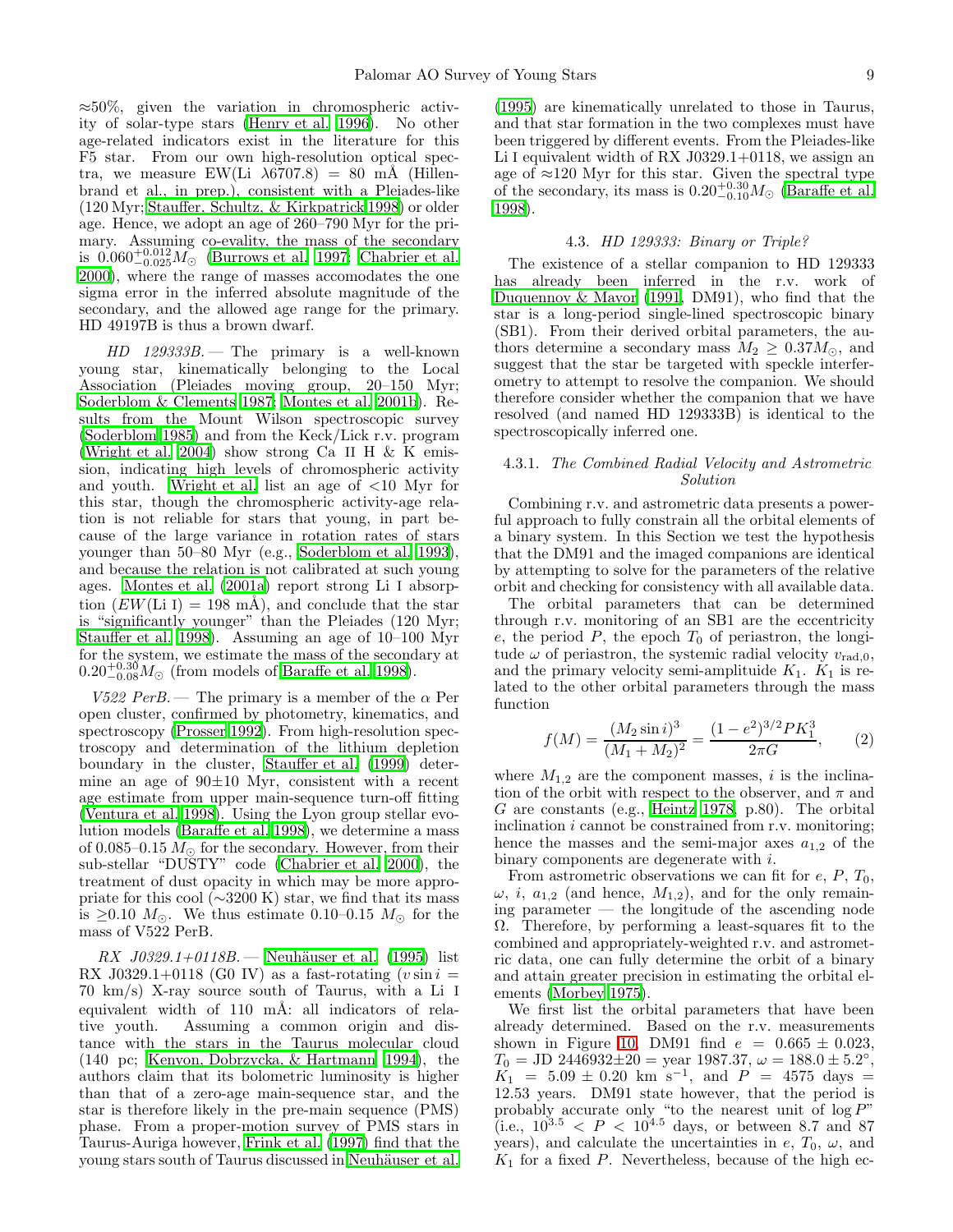centricity of the orbit and because of their adequate observational coverage of the star near r.v. minimum, the final values of these three parameters are not expected to be significantly different. Assuming that the r.v. and the resolved companions are the same, we impose the additional constraints derived from our astrometric observations, namely, the separation  $\rho$  and position angle  $\phi$  between the binary components on 2003 May 13 (T =  $JD 2452772 = year 2003.36$ . Given the long (multi-year) orbital period and the small change (insignificant within the error bars) between our two relative astrometric observations taken four months apart, we only use one of the astrometric measurements. Finally, we adopt a mass of 1.05  $M_{\odot}$  for the G0 V primary, based on an estimate from [Dorren & Guinan \(1994\)](#page-13-62).

<span id="page-9-2"></span>The equation that determines the binary orbit is Kepler's equation:

$$
E - e \sin E = \frac{2\pi}{P}(T - T_0),
$$
 (3)

<span id="page-9-0"></span>where the eccentric anomaly  $E$  is related to the true anomaly  $\theta$  through

$$
\tan\frac{\theta}{2} = \left(\frac{1+e}{1-e}\right)^{1/2} \tan\frac{E}{2}.\tag{4}
$$

<span id="page-9-1"></span>The remaining equations are:

$$
P = 2\pi \sqrt{\frac{a^3}{G(M_1 + M_2)}}\tag{5}
$$

$$
r = a(1 - e \cos E) \tag{6}
$$

$$
\rho^2 = r^2 (1 - \sin^2(\theta + \omega)\sin^2 i)
$$
 (7)

$$
\tan \Omega = \frac{\tan \phi - \tan(\theta + \omega)\cos i}{1 + \tan \phi \tan(\theta + \omega)\cos i}.
$$
 (8)

Because the orbital period of HD 129333 is poorly constrained by DM91, we choose to treat  $P$  as a free parameter. Thus, the unknown parameters are eight:  $P$ ,  $M_2$ , i, a (the semi-major axis of the relative orbit),  $\Omega$ , E, the radius vector  $r(T - T_0)$ , and the true anomaly  $\theta(T - T_0)$ of the companion in the relative orbit at time  $T - T_0$ . From the combined imaging and r.v. data we have imposed seven constraints:  $\rho(T - T_0)$ ,  $\phi(T - T_0)$ ,  $e, \omega, M_1$ ,  $K_1$ , and  $T - T_0$ . Given that the number of unknowns is greater than the number of constraints, we cannot solve unambiguously for the parameters, let alone use a leastsquares approach to determine their best-fitting values. However, by stepping through a grid of constant values for one of the parameters, we can determine the rest.

We choose  $M_2$  as our step parameter for the grid, treating it as a known parameter. In principle we can use Equations [4–](#page-9-0)[7](#page-9-1) to express P in terms of  $M_2$ , E, and the known variables, and then substitute this expression in Equation [3,](#page-9-2) which can be solved for  $E$ . However, because of the complexity of the general functional form  $P(M_2, E, \rho, \phi, e, \omega, M_1, K_1, T - T_0)$ , and because Kepler's equation cannot be solved analytically, we employ a twostage iterative approach. In the outer iteration, for a given value of  $M_2$  we converge upon a solution for  $P$ , and in the inner iteration we use the Newton-Raphson method to solve Kepler's equation for  $E$ . The iterative Newton-Raphson method has been described in detail elsewhere (e.g., [Press et al. 1992\)](#page-13-63), so we do not discuss

it further. The convergence of the outer iteration loop however merits a brief description.

We take an initial estimate  $P_0$  for the period and in-vert Equation [2](#page-8-0) to obtain a numerical value for  $\sin i$  as a function of  $P$  and  $M_2$ . From Equations [4](#page-9-0)[–7](#page-9-1) we then express P in terms of the known parameters plus  $M_2, E$ , and  $\sin i$ , and plug that expression in Equation [3,](#page-9-2) which is then easier to solve for  $E$ . Once  $E$  is obtained, we invert Kepler's equation to find a solution  $P = P_1$  for the orbital period that depends on the initial guess  $P_0$ . We repeat the above procedure by substituting  $P_1$  for  $P_0$ , and so forth until the values  $P_i$  converge. We stop when the value of  $P$  is constrained to better than 0.1%, which usually occurs after 3–4 iterations. Because of the monotonic dependence of the orbital elements i,  $a$ , and  $E$ on P, we can be certain that the thus-obtained solution for  $P$  is unique.

Following the above procedure and adopting the DM91 values for  $e$ ,  $T_0$ , and  $K_1$ , we find that if the resolved companion is identical to the r.v. one, its mass is at least  $0.68M_{\odot}$ , with a corresponding period of 50.0 years,  $a =$ 16.3 AU, and  $i = 85^\circ$ . Values as small as  $M_2 = 0.58 M_\odot$  $(P = 42.8 \text{ years}, a = 14.4 \text{ AU}, i = 84^{\circ})$  are possible if all parameters are set at their one-sigma deviations that minimize  $M_2$ .

However, a minimum mass of  $\approx$  0.58 $M_{\odot}$  for HD 129333B does not agree with the constraint from our IR spectroscopy,  $M_2 \leq 0.50 M_{\odot}$  (Sections [3.3,](#page-5-0) [4.2\)](#page-7-1), obtained from comparison to theoretical evolutionary tracks from [Baraffe et al. \(1998\)](#page-12-15). Moreover, a companion with mass  $M_2 \geq 0.58 M_{\odot}$  (spectral type K8 or earlier; [Cox 2000](#page-12-5)) would be too bright in absolute magnitude ( $M_K \leq 5.1$ ; [Bessell 1991\)](#page-12-12) to be identified with HD 129333B ( $M_{K_S} = 6.30 \pm 0.12$ , from its apparent magnitude and from the Hipparcos distance to HD 129333). It is therefore likely that the r.v. and the spectroscopic companion are not identical.

The inconsistency between the masses could be explained by noting that a recent study of low-mass binaries by Hillenbrand  $&$  White (2004) has shown that most modern stellar evolutionary models tend to underestimate dynamical masses of main and pre-main sequence stars. According to the authors, the [Baraffe et al.](#page-12-15) [\(1998\)](#page-12-15) models underestimate the mass of a  $0.5M_{\odot}$  main sequence star by  $\approx 20\%$ . This could reconcile the limits on the mass of HD 129333B obtained from near IR spectroscopy with those from the orbital solution. However, the problem of the companion being sub-luminous remains.

#### 4.3.2. *Comparison to Other Radial Velocity Data*

The DM91 set of r.v. data are the most accurate and deterministic for the orbit of HD 129333. Other data exist from [Wilson & Joy \(1950\)](#page-14-7), [Dorren & Guinan](#page-13-62) [\(1994\)](#page-13-62), [Montes et al. \(2001a\)](#page-13-53), and from our own high-resolution spectroscopic observations<sup>3</sup> (Figure [10\)](#page-25-0); however, they do not improve the orbital phase coverage greatly. Although [Dorren & Guinan](#page-13-62) (data plotted as open squares) appear to have captured the binary near an r.v. maximum around 1993, their data are less restric-

 $3 v_{\text{rad}} = -19.79 \pm 0.37 \text{ km s}^{-1} \text{ and } -21.77 \pm 0.62 \text{ km s}^{-1} \text{ on}$ 2002 April 18, and 2003 February 10, respectively (Hillenbrand et al., in prep.).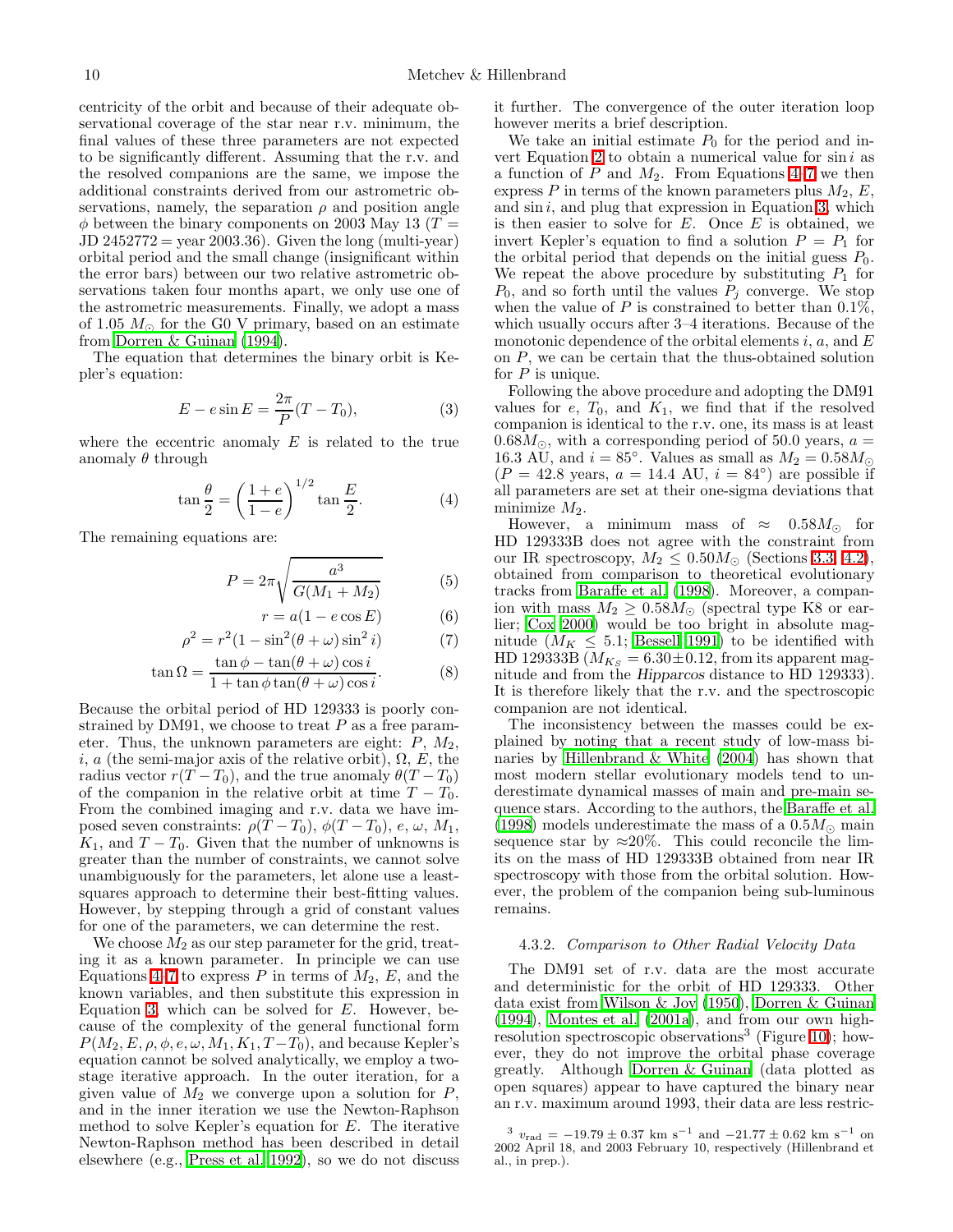tive because of their large uncertainties. In addition, the [Dorren & Guinan](#page-13-62) data for 1990 systematically overestimate the r.v. of the primary with respect to DM91 data taken over the same period. We therefore choose to disregard the [Dorren & Guinan](#page-13-62) data set. The remaining data are very limited and we do not attempt to use them to re-fit the DM91 orbital solution. However, they are of some utility in constraining the orbital period.

Because no other r.v. minimum is observed for HD 129333 between 1987.37 and 2003.36, we conclude that  $P > 16$  years. The [Wilson & Joy](#page-14-7) data point (based on three measurements) is consistent with an r.v. minimum, and is thus critical in constraining the orbital period. However, the authors do not list an epoch for the observations. The [Wilson & Joy](#page-14-7) data were taken in the course of the Mt. Wilson stellar spectroscopic survey, and are kept in the Ahmanson Foundation Star Plates Archive<sup>4</sup>. After consultation with the original plates, we retrieve the dates of the individual observations: 1936 March 10 (year 1936.19), 1936 Jun 4 (year 1936.42), and 1942 Jun 24 (year 1942.48). We adopt the mean date of these observations, the year  $1938.4^{+4.1}_{-2.2}$ , as the epoch for the [Wilson & Joy](#page-14-7) measurement  $v_{\text{rad}} = -31.0 \pm 1.3 \text{ km s}^{-1}$ , where the errors in the epoch correspond to the interval between their first and last observation. Because of its highly eccentric orbit, the star must have been within 1 year of r.v. minimum at this epoch. Given the r.v. minimum in 1987.37 and  $P > 16$  years, we infer that the r.v. companion has a likely orbital period equal to the interval between the two observed minima, or to some integer fraction thereof:  $49.0^{+2.4}_{-4.2}$  years,  $24.5^{+1.2}_{-2.1}$  years, or  $16.3^{+0.8}_{-1.4}$  years (all consistent with the DM91 estimate).

The 49-year orbital period agrees with the one obtained in Section [4.3.1,](#page-8-1) and supports the evidence that the r.v. and the resolved companion may be identical. If the r.v. companion was on a 24.5-year period  $(a = 9.8 \text{ AU}, \text{ from the DM91 orbital elements}),$  it would have been  $\geq 0.33 - 0.44''$  from the primary during our imaging in 2003, with mass  $M_2 \geq 0.47 M_{\odot}$ . Such a companion should have been at least as bright as the resolved one  $(\Delta K_S = 3.0)$ , although could have fallen just below our detection limits ( $\Delta K_S \approx 3.0$  at 0.4") if it was at the lower limit of the allowed mass range. Given  $q = M_2/M_1 \geq 0.46$  in this case, the star should be easily detectable as a double-lined spectroscopic binary (SB2) through high-resolution spectroscopy in the near IR, where the contrast favors detecting SB2 systems with mass ratios as small as 0.2 [\(Prato et al. 2002\)](#page-13-65). A 16.3-year period can most probably be excluded, since the 2003 data point does not indicate an approaching r.v. minimum (Figure [10\)](#page-25-0) in late-2003–2004, as would be expected at this periodicity.

Therefore, even after consideration of additional archival r.v. data, the question about the multiplicity of HD 129333 remains open. The system can be either a binary with a 14–16 AU semi-major axis (but a discrepancy in the inferred mass of the secondary), or a triple with a 10 AU inner (spectroscopic) and ∼25 AU outer (resolved) components. Indeed, SIMBAD does list HD 129333 as a BY Dra variable, which may indicate

that the high level of chromospheric activity arises from close binarity, rather than extreme youth. However, the high photospheric Li I abundance of HD 129333 and its kinematic association with the Pleiades moving group (Section [4.2\)](#page-7-1) confirm its young age. Moreover, at 10 AU semi-major axis the inferred spectroscopic companion is too distant to be synchronized with the rotation period of the primary (2.7 days; [Dorren & Guinan 1994\)](#page-13-62), and to thus affect its chromospheric activity. An additional close-in component would be required, that should produce a short-period SB1 or SB2 spectroscopic signature, as in binary BY Dra systems. Such is not reported by DM91, however.

In deciding whether a triple system with a 24.5-year period for the r.v. (inner) companion is a likely state for HD 129333, it is worth considering the dynamical stability of such a system. We adopt masses of 1.05  $M_{\odot}$ , 0.5  $M_{\odot}$  and 0.2  $M_{\odot}$  for the primary, the inner, and the outer (resolved) companion, respectively, and apply a dynamical stability criterion from the numerical analysis of [Donnison & Mikulskis \(1995](#page-13-66)). Assuming prograde orbits, the [Donnison & Mikulskis](#page-13-66) condition for stability as applied to HD 129333 states that the distance of closest approach of the outer companion to the barycenter of the system should be >27 AU. Variations in the masses of the two companions within the determined limits do not change this requirement by more than 3–5 AU. At a projected separation of  $25.0 \pm 1.5$  AU from the primary, the resolved companion is fully consistent with this requirement. Hence, the system can be a dynamically stable triple.

### 4.4. *HD 49197B: a Rare Young L Dwarf*

Our empirical knowledge of the photospheres of young  $( $1 \text{ Gyr}$ ) L dwarfs is currently very limited. The only$ confirmed such dwarfs are all companions to main sequence stars: G 196–3B (L2, 20–300 Myr; [Rebolo et al.](#page-13-67) [1998\)](#page-13-67), Gl 417B<sup>5</sup> (L4.5, 80–300 Myr; [Kirkpatrick et al.](#page-13-68) [2001\)](#page-13-68), the pair HD 130948B/C (L2, 300–600 Myr; [Potter et al. 2002\)](#page-13-69), and now HD 49197B (L4, 260– 790 Myr). It is useful to expand the sample of young L dwarfs in order to study gravity-sensitive features in their spectra, and to provide constraints for evolutionary models of ultra-cool dwarfs.

Younger L dwarfs have been reported in several open clusters: σ Ori (1–8 Myr; [Zapatero Osorio et al.](#page-14-8) [1999\)](#page-14-8), the Trapezium (∼1 Myr; [Lucas et al. 2001\)](#page-13-70), and Chameleon I (1–3 Myr; López Martí et al. 2004). However, these results have not been independently confirmed. The youth of  $\sigma$  Ori 47 (L1.5), and hence its association with the cluster, has been recently brought into question by [McGovern et al. \(2004\)](#page-13-45), who find that the object shows strong K I absorption at J band, characteristic of several Gyr old field dwarfs. [Lucas et al.](#page-13-70) [\(2001\)](#page-13-70) determine M1–L8 spectral types for their objects in the Trapezium, using water indices defined for the  $R \approx 30$  H-band spectra. They also use [Burrows et al.](#page-12-1) [\(1997\)](#page-12-1) sub-stellar evolutionary tracks to infer masses from IJH photometry. However, the deduced spectral types and the masses correlate very poorly — a result po-

<sup>4</sup> Maintained at the Carnegie Observatories of Washington, Pasadena, California.

 $5$  Gl 417B is itself considered to be resolved by Bouy et al.  $(2003)$ into two components with a 70 mas separation, equal to the diffraction limit of their HST/WFPC2 observations.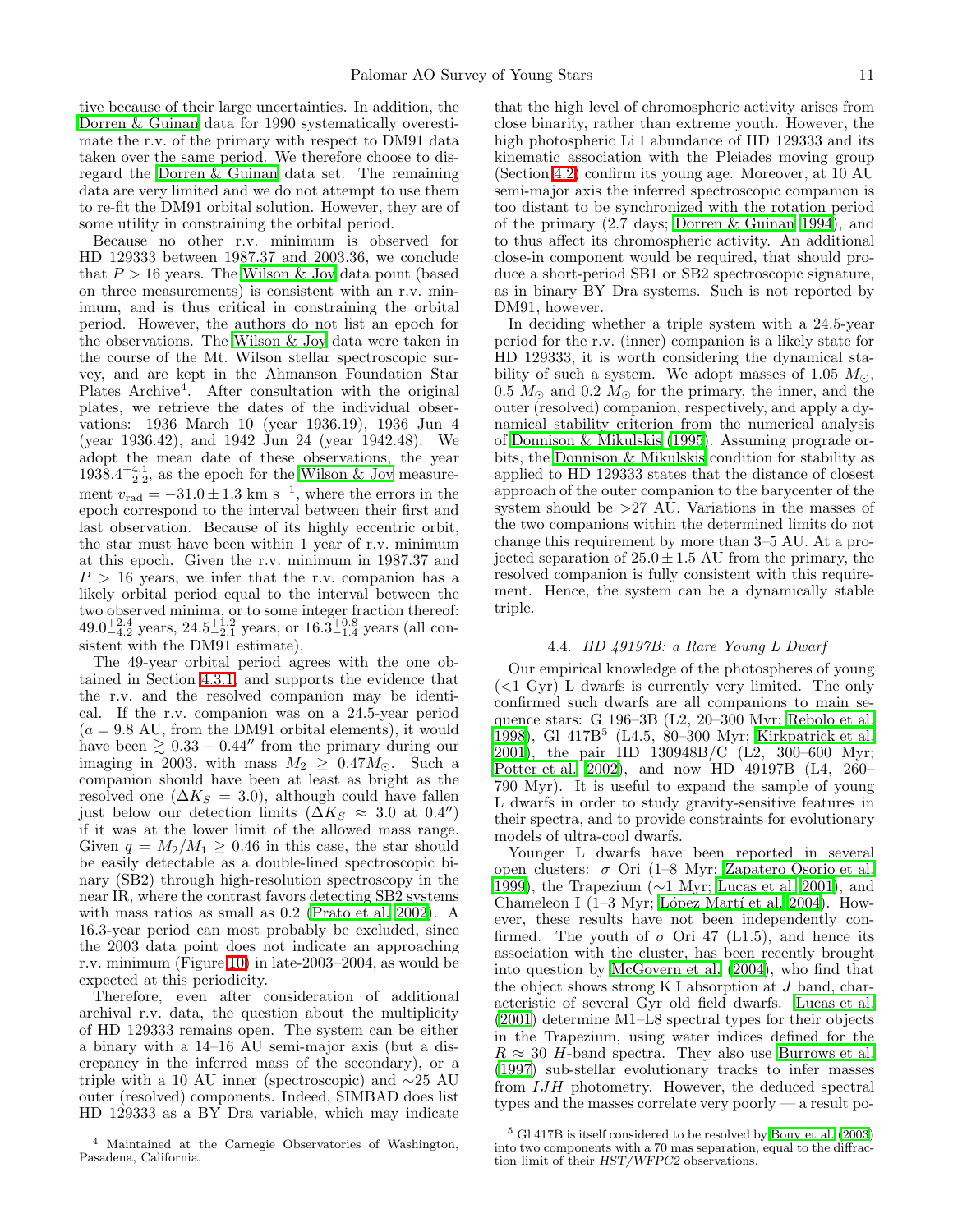tentially traceable to the anomalous continuum shapes of their spectra (their Figure 4), some of which appear to contain residual telluric or instrument-transmission features (as seen in their Figure 1) that the authors interpret as photospheric water absorption. Finally, in their analysis of photometrically-identified brown dwarfs toward Chameleon I, López Martí et al. (2004) acknowledge that the classification of their early L dwarfs is uncertain, because their locus overlaps with that of extincted M-type objects on their color-magnitude diagram (Figure 8 in that paper).

Therefore, because of its association with a young star, HD 49197B is one of only five known young L dwarfs whose age can be determined with reasonable certainty. All five span a narrow range in spectral type: L2–L5. A program of uniform spectroscopic observations of these young L dwarf companions, undertaken in a manner similar to the NIRSPEC brown dwarf spectroscopic survey of [McLean et al. \(2003\)](#page-13-39), promises to establish gravitysensitive standards (as in [Kleinmann & Hall 1986](#page-13-40), for F8–M7 stars) to use in determining the ages of isolated L dwarfs.

# 4.5. *Sub-Stellar Companions to Main-Sequence Stars*

Until recently, only a handful of brown dwarf companions to nearby A–M stars were known from direct imaging, all at angular separations  $>4''$  (see compilation in [Reid et al. 2001\)](#page-13-5). With AO technology still in its early developing stages, ground-based direct imaging observations of main-sequence stars were sensitive mostly to massive, widely-separated sub-stellar companions. From the observed dearth of brown dwarf companions to main sequence stars at separations comparable to those in main sequence binaries, it was inferred that the radial-velocity "brown dwarf desert" (for separations  $\leq 3$  AU; [Campbell et al.](#page-12-18) [1988;](#page-12-18) [Marcy & Benitz 1989;](#page-13-72) [Marcy & Butler 2000\)](#page-13-73) extended to at least 120 AU [\(Oppenheimer et al. 2001\)](#page-13-74), or 1200 AU [\(McCarthy 2001](#page-13-75); [McCarthy & Zuckerman](#page-13-14) [2004\)](#page-13-14), with estimates for the brown dwarf companion frequency around 1% within this separation range. From 2MASS data however, [Gizis et al. \(2001](#page-13-76)) found that the brown dwarf companion fraction was much higher  $(\sim 18\%)$  at separations >1000 AU from F–M0 dwarfs, and consistent with that of stellar companions to G stars [\(Duquennoy & Mayor 1991\)](#page-13-1). Though the [Gizis et al.](#page-13-76) result is based on only 3 bound companions out of 57 then known field L and T dwarfs (a fourth bound companion, GJ 1048B, has now been confirmed in the same sample by Seifahrt, Neuhäuser,  $\&$  Mugrauer 2004), they exclude a brown dwarf companion fraction of 1.5% at the 99.5% confidence level. Such an abrupt change in the frequency of bound brown dwarfs at 1000 AU from main-sequence stars is not predicted by any of the current brown dwarf formation scenarios. More likely would be a continuously varying sub-stellar companion fraction from inside the r.v. brown dwarf desert at  $\langle 3 \text{ AU} \rangle$  out to distances >1000 AU.

Recent results from more sensitive space- and groundbased surveys point to a somewhat higher frequency of sub-stellar companions. In a survey of 45 young stars within ∼50 pc, the NICMOS Environments of Nearby Stars team has reported the discovery of 2 confirmed brown dwarfs, TWA 5B [\(Webb et al. 1999;](#page-14-9)

[Lowrance et al. 1999\)](#page-13-78) and HR 7329B [\(Lowrance et al.](#page-13-79) [2000\)](#page-13-79), and a probable third one: the binary companion Gl 577B/C, whose components likely span the stellar/substellar boundary [\(Lowrance et al. 2003](#page-13-11)). A similar survey of twenty-four 5–15 Myr old stars in the more distant  $(\approx 150 \text{ pc})$  Scorpius-Centaurus association does not detect any plausible sub-stellar companions [\(Brandner et al. 2000](#page-12-19)). Even so, the fraction of stars with sub-stellar companions detected with NICMOS (2–3 out of 69) is markedly higher than the one reported from the two initial large-scale groundbased surveys (2 out of  $\approx 390$ ; [Oppenheimer et al.](#page-13-74) [2001;](#page-13-74) [McCarthy & Zuckerman 2004\)](#page-13-14), and is inconsistent with the incompleteness-corrected estimate  $\langle \langle 2 \rangle \rangle$ of [McCarthy & Zuckerman \(2004\)](#page-13-14). Furthermore, as a result of improvements in existing AO technology, and the equipping of several large telescopes with newlydesigned high-order AO systems, recent ground-based direct imaging efforts have been more successful in detecting close-in brown dwarf companions to sun-like primaries: Gl 86B [\(Els et al. 2001\)](#page-13-6), HD 130948B/C [\(Potter et al. 2002\)](#page-13-69), HR 7672B [\(Liu et al. 2002\)](#page-13-7), and HD 49197B (this paper). All of these are at angular separations  $\langle 3^n \rangle$ , and at projected distances  $\langle 50 \rangle$  AU from their primaries, and hence inaccessible for imaging by [McCarthy & Zuckerman \(2004](#page-13-14)), whose survey targeted the 75–1200 AU separation range. Finally, with the natural guide star limit of AO systems being pushed to ever fainter magnitudes using curvature sensors (down to ∼16 mag at 0.8µm; [Siegler et al. 2003\)](#page-13-80), a number of very low-mass (VLM) binaries has become known, with separations as small as 1 AU. The components in these VLM binaries often straddle the stellar-substellar boundary (for a compilation, see Table 4 in [Close et al. 2003\)](#page-12-3).

The emergent picture from these recent discoveries is that of potential deficiency of brown dwarfs at 10– 1000 AU separations from main sequence stars, though not as pronounced as in the r.v. brown dwarf desert (frequency <0.5%; [Marcy & Butler 2000\)](#page-13-73). Based on one detection (of a binary brown dwarf companion) among 31 stars, [Potter et al. \(2002](#page-13-69)) set a lower limit of  $3.2\pm3.2\%$  for the frequency of brown dwarfs at 10– 100 AU from main sequence stars. At separations >50 AU, from the NICMOS discoveries [\(Lowrance et al.](#page-13-78) [1999,](#page-13-78) [2000\)](#page-13-79) and from their newly-reported brown dwarf companion to the star GSC 08047–00232 in Horologium, Neuhäuser  $&$  Guenther (2004) report that brown dwarfs are found around 6±4% of stars. The outer scale for the Neuhäuser  $&$  Guenther (2004) estimate is not specified, but is probably limited to 1000–2000 AU by the FOV of high angular resolution IR detectors (up to  $40'' \times 40''$ ; e.g., NICMOS, or ones used behind AO), and by the distances out to which young stars are probed for sub-stellar companions (out to 100–200 pc). By combining these estimates with the Gizis et al.  $(2001)$  estimate of  $18\pm14\%$ at separations >1000 AU, we can conclude that, despite the small number statistics involved, there possibly exists a continuum in the frequency distribution of brown dwarf companions at separations ranging from within the r.v. brown dwarf desert  $(<3 \text{ AU})$  out to  $>1000 \text{ AU}$  (where brown dwarf companions are as common as stellar ones). The observed decline in the rate of occurrence of directly imaged brown dwarf companions at small separations is likely at least partially an effect of the limited sensitivity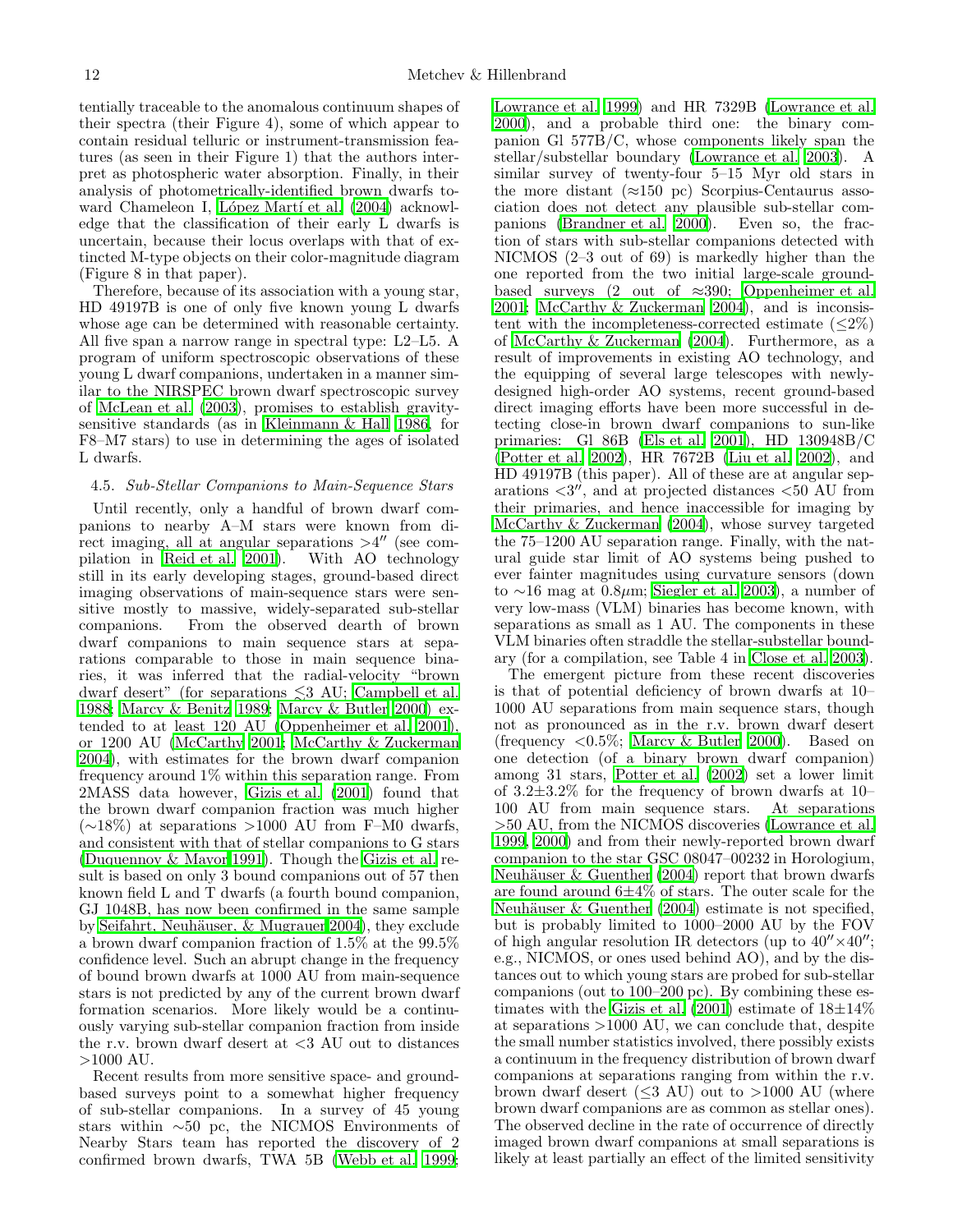of imaging surveys to close-in low-mass brown dwarfs. New, sensitive surveys for sub-stellar companions, such as the Palomar AO Survey of Young Stars are poised to explore this regime in the next few years.

#### 5. CONCLUSION

We have presented the observing strategy and first results from the Palomar Adaptive Optics Survey of Young Stars, aimed at detecting sub-stellar companions to <400 Myr solar analogs within 160 pc of the Sun. We have discovered low-mass  $(0.04-0.5 M_{\odot})$  companions to 4 young nearby stars. The  $L4\pm1$  brown dwarf HD 49197B and the M2±1 V star HD 129333B have been confirmed as companions to their corresponding primaries through follow-up astrometry and spectroscopy. Physical association in the V522 Per and RX J0329.1+0118 systems, containing respectively  $M4\pm1$  and  $M3\pm2$  secondaries, has been established with >99.95% confidence from spectroscopy and from the expected space density of objects of similar spectral type.

The astrometry for the resolved stellar companion to HD 129333 is found to be consistent with archival r.v. data for this single-lined spectroscopic binary, indicating that the resolved and the r.v. companions may be identical. Given the inferred mass constraints on the secondary however, the companion is then underluminous by at least 1 mag at  $K_S$ . A solution in which the star is a triple is also likely. It does not suffer from similar inconsistencies, and could be dynamically stable. Because the expected mass ratio between the inner two companions of the triple is  $\geq$  0.46, they should be resolved as a double-lined spectroscopic binary from high resolution infrared spectroscopy. In either case HD 129333 is confirmed to be a multiple star, and hence not a true analog of the young sun, as previously considered (e.g., [Dorren & Guinan 1994;](#page-13-62) [Strassmeier & Rice 1998\)](#page-13-81).

The newly-discovered brown dwarf HD 49197B is one of very few confirmed young  $(<1 \text{ Gyr})$  L dwarfs. It is also a member of a small number of brown dwarf companions imaged at projected separations of <50 AU from their host stars, i.e., at distances comparable to the giantplanet zone in the Solar System. The number of such

companions, albeit small, has been growing steadily in recent years with the results of more sensitive imaging surveys coming on-line. Longer duration radial velocity surveys and improvements in AO techniques are expected to further push the detection limits of each method to the point where their sensitivities overlap. Although the true extent and depth of the so-called "brown dwarf desert" will not be revealed until that time, increased sensitivity to sub-stellar companions at small separation has already resulted in upward revisions of their estimated frequency.

We would like to thank Richard Dekany and Mitchell Troy for sharing with us their expertise of the Palomar AO system, Rick Burress and Jeff Hickey for assistance with PHARO, Randy Campbell, Paola Amico and David Le Mignant for their guidance in using Keck AO, Keith Matthews and Dave Thompson for help with NIRC2, and our telescope operators Jean Mueller at the Palomar 5 m telescope, and Chuck Sorenson at the Keck II telescope. We are grateful to Tom Hayward, Stephen Eikenberry, and Matthew Britton for sharing with us their ideas on AO data reduction and PSF subtraction. We thank Russel White for insightful discussions on spectroscopic binaries and for a critical review of the manuscript, and the referee for detailed suggestions on chance alignment probabilities. We thank George Carlson and Donna Kirkpatrick of the Ahmanson Foundation Star Plates Archival Project for giving us access to the Mt. Wilson spectroscopic survey plates. This publication makes use of data products from the Two Micron All Sky Survey, which is a joint project of the University of Massachusetts and the IPAC/California Institute of Technology, funded by the NASA and the NSF. Use of the FEPS Team database has proven invaluable throughout the course of our survey. We thank John Carpenter for building and maintaining the database. Finally, the authors wish to extend special thanks to those of Hawaiian ancestry on whose sacred mountain of Mauna Kea we are privileged to be guests. Without their generous hospitality, some of the observations presented herein would not have been possible.

#### <span id="page-12-22"></span><span id="page-12-16"></span><span id="page-12-4"></span><span id="page-12-0"></span>REFERENCES

- <span id="page-12-10"></span>Ali, B., Carr, J. S., Depoy, D. L., Frogel, J. A., & Sellgren, K. 1995, AJ, 110, 2415
- <span id="page-12-9"></span>
- <span id="page-12-15"></span><span id="page-12-13"></span>
- Allende Prieto, C., & Lambert, D. L. 1999, A&A, 352, 555 Bahcall, J. N., & Soneira, R. M. 1980, ApJS, 44, 73 Baraffe, I., Chabrier, G., Allard, F., & Hauschildt, P. H. 1998, A&A, 337, 403
- <span id="page-12-2"></span>Baraffe, I., Chabrier, G., Barman, T. S., Allard, F., & Hauschildt, P. H. 2003, A&A, 402, 701 Bessell, M. S. 1991, AJ, 101, 662
- <span id="page-12-12"></span>
- <span id="page-12-7"></span>
- Bessell, M. S., & Brett, J. M. 1988, PASP, 100, 1134<br>Bouy, H., Brandner, W., Martín, E. L., Delfosse, X., Allard, F., &
- <span id="page-12-19"></span><span id="page-12-17"></span>Brandner, W., Zinnecker, H., Alcalá, J. M., Allard, F., Covino, E., Frink, S., Köhler, R., Kunkel, M., Moneti, A., & Schweitzer, A. 2000, AJ, 120, 950
- <span id="page-12-11"></span>Burgasser, A. J., Kirkpatrick, J. D., Brown, M. E., Reid, I. N., Burrows, A., Liebert, J., Matthews, K., Gizis, J. E., Dahn, C. C., Monet, D. G., Cutri, R. M., & Skrutskie, M. F. 2002, ApJ, 564, 421
- <span id="page-12-1"></span>Burrows, A., Marley, M., Hubbard, W. B., Lunine, J. I., Guillot, T., Saumon, D., Freedman, R., Sudarsky, D., & Sharp, C. 1997,
- <span id="page-12-21"></span>
- ApJ, 491, 856 Buscombe, W. 1998, VizieR Online Data Catalog, 3206, 0 Buscombe, W., & Foster, B. E. 1997, VizieR Online Data Catalog, 3189, 0
- 
- <span id="page-12-20"></span><span id="page-12-18"></span><span id="page-12-8"></span>Campbell, B., Walker, G. A. H., & Yang, S. 1988, ApJ, 331, 902 Cardelli, J. A., Clayton, G. C., & Mathis, J. S. 1989, ApJ, 345, 245
- Carpenter, J. M. 2001, AJ, 121, 2851
- Carson, J., Eikenberry, S., Brandl, B., Wilson, J. C., & Hayward,<br>T. L. 2003, in IAU Symposium, 271<br>Carter, B. D., Butler, R. P., Tinney, C. G., Jones, H. R. A., Marcy,<br>G. W., McCarthy, C., Fischer, D. A., & Penny, A. J. 2
- 593, L43
- Chabrier, G., Baraffe, I., Allard, F., & Hauschildt, P. 2000, ApJ, 542, 464
- <span id="page-12-3"></span>Close, L. M., Siegler, N., Freed, M., & Biller, B. 2003, ApJ, 587, 407
- <span id="page-12-5"></span>Cox, A. N. 2000, Allen's astrophysical quantities (Allen's astrophysical quantities, 4th ed. Publisher: New York: AIP Press; Springer, 2000. Editedy by Arthur N. Cox. ISBN: 0387987460)
- <span id="page-12-6"></span>Cutri, R. M., Skrutskie, M. F., van Dyk, S., Beichman, C. A., Carpenter, J. M., Chester, T., Cambresy, L., Evans, T., Fowler, J., Gizis, J., Howard, E., Hirkpatrick, J. D., Light, R. M., Marsh, K. A., McDan, E., Kirkpatric
- <span id="page-12-14"></span>Catalog, 2246, 0<br>Dahn, C. C., Harris, H. C., Vrba, F. J., Guetter, H. H., Canzian, B.,<br>Henden, A. A., Levine, S. E., Luginbuhl, C. B., Monet, A. K. B.,<br>Monet, D. G., Pier, J. R., Stone, R. C., Walker, R. L., Burgasser,<br>A. 2002, AJ, 124, 1170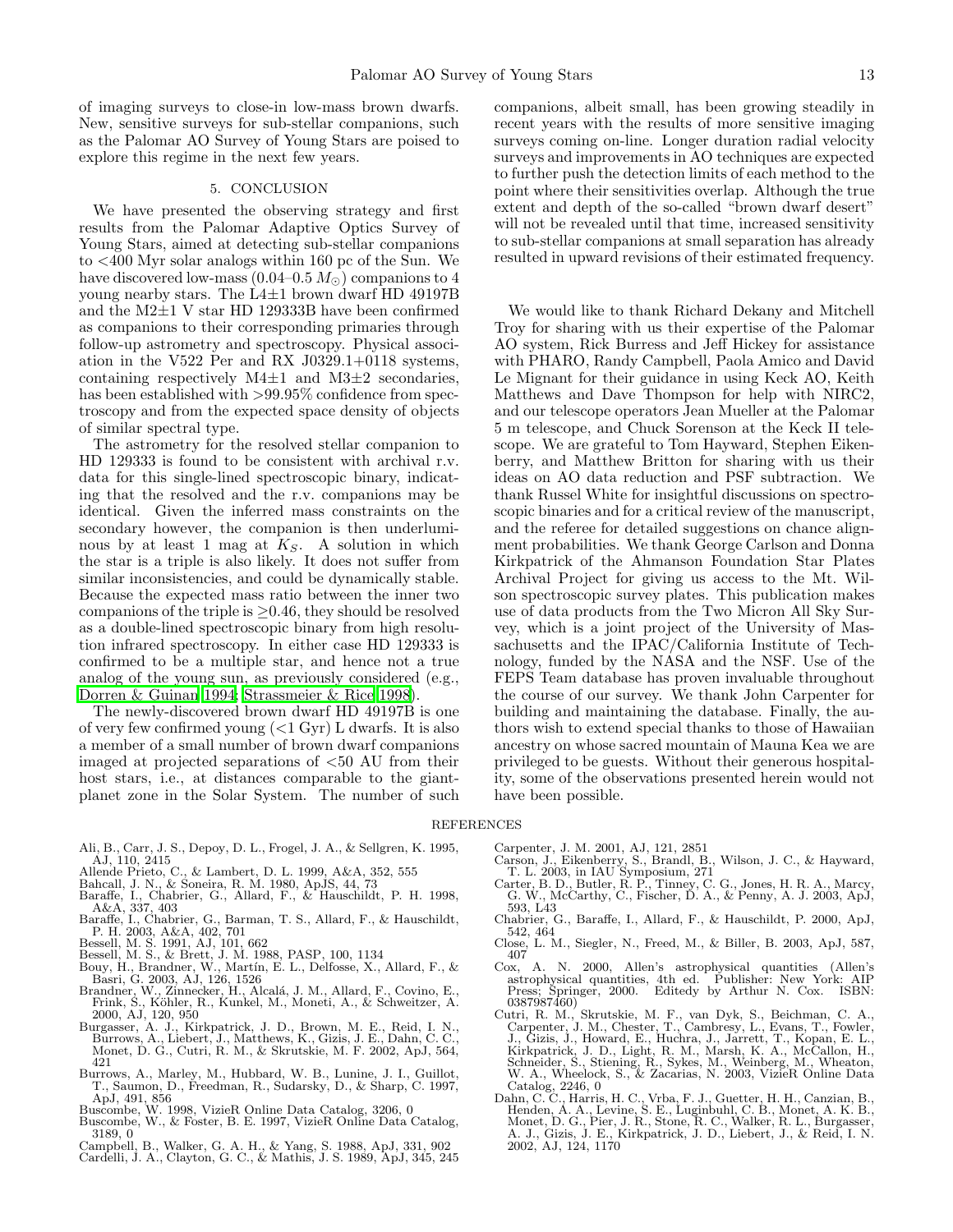- <span id="page-13-9"></span>de La Reza, R., Torres, C. A. O., Quast, G., Castilho, B. V., & Vieira, G. L. 1989, ApJ, 343, L61+
- <span id="page-13-66"></span>Donnison, J. R., & Mikulskis, D. F. 1995, MNRAS, 272, 1
- 
- <span id="page-13-6"></span>
- <span id="page-13-62"></span><span id="page-13-1"></span>Dorren, J. D., & Guinan, E. F. 1994, ApJ, 428, 805 Duquennoy, A., & Mayor, M. 1991, A&A, 248, 485 Els, S. G., Sterzik, M. F., Marchis, F., Pantin, E., Endl, M., & K¨urster, M. 2001, A&A, 370, L1 Frink, S., Röser, S., Neuhäuser, R., & Sterzik, M. F. 1997, A&A,
- <span id="page-13-59"></span>325, 613
- <span id="page-13-37"></span>Geballe, T. R., Knapp, G. R., Leggett, S. K., Fan, X., Golimowski, D. A., Anderson, S., Brinkmann, J., Csabai, I., Gunn, J. E., Hawley, S. L., Hennessy, G., Henry, T. J., Hill, G. J., Hindsley, R. B., Ivezić, Ž., Lupton, R. H., McDaniel, A., Munn, J. A., Narayanan, V. K., Peng, E., Pier, J. R., Rockosi, C. M., Schneider, D. P., Smith, J. A., Strauss, M. A., Tsvetanov, Z. I.,
- 
- <span id="page-13-76"></span>Uomoto, A., York, D. G., & Zheng, W. 2002, ApJ, 564, 466<br>Gizis, J. E., Kirkpatrick, J. D., Burgasser, A., Reid, I. N., Monet,<br>D. G., Liebert, J., & Wilson, J. C. 2001, ApJ, 551, L163<br>Gorlova, N. I., Meyer, M. R., Rieke, G. 593, 1074
- <span id="page-13-38"></span><span id="page-13-27"></span><span id="page-13-15"></span>
- <span id="page-13-23"></span>
- Green, P. J., Ali, B., & Napiwotzki, R. 2000, ApJ, 540, 992 Hale, A. 1994, AJ, 107, 306 Hartkopf, W. I., & Mason, B. D. 2003a, http://ad.usno.navy.mil/wds/orb6.html
- 
- <span id="page-13-28"></span><span id="page-13-24"></span>—. 2003b, http://ad.usno.navy.mil/wds/orb6/orb6c.html Hartkopf, W. I., Mason, B. D., & McAlister, H. A. 1996, AJ, 111, 370
- <span id="page-13-22"></span>Hartkopf, W. I., Mason, B. D., & Worley, C. E. 2001, AJ, 122, 3472
- <span id="page-13-18"></span>Hayward, T. L., Brandl, B., Pirger, B., Blacken, C., Gull, G. E.,
- <span id="page-13-60"></span>Schoenwald, J., & Houck, J. R. 2001, PASP, 113, 105 Heintz, W. D. 1978, Geophysics and Astrophysics Monographs, 15 Henry, T. J., Soderblom, D. R., Donahue, R. A., & Baliunas, S. L. 1996, AJ, 111, 439
- <span id="page-13-47"></span>
- <span id="page-13-64"></span><span id="page-13-34"></span>Hillenbrand, L. A., & White, R. J. 2004, ApJ, 604, 741 Høg, E., Fabricius, C., Makarov, V. V., Urban, S., Corbin, T., Wycoff, G., Bastian, U., Schwekendiek, P., & Wicenec, A. 2000,
- <span id="page-13-58"></span>A&A, 355, L27 Kenyon, S. J., Dobrzycka, D., & Hartmann, L. 1994, AJ, 108, 1872 Kirkpatrick, J. D., Dahn, C. C., Monet, D. G., Reid, I. N., Gizis,
- <span id="page-13-68"></span>
- <span id="page-13-41"></span>J. E., Liebert, J., & Burgasser, A. J. 2001, AJ, 121, 3235<br>Kirkpatrick, J. D., Reid, I. N., Liebert, J., Gizis, J. E., Burgasser,<br>A. J., Monet, D. G., Dahn, C. C., Nelson, B., & Williams, R. J.<br>2000, AJ, 120, 447<br>Kleinmann
- <span id="page-13-40"></span>
- <span id="page-13-71"></span>López Martí, B., Éislöffel, J., Scholz, A., & Mundt, R. 2004, A&A, 416, 555
- <span id="page-13-42"></span>Leggett, S. K., Allard, F., Geballe, T. R., Hauschildt, P. H., & Schweitzer, A. 2001, ApJ, 548, 908 Leggett, S. K., Golimowski, D. A., Fan, X., Geballe, T. R., Knapp,
- <span id="page-13-20"></span>G. R., Brinkmann, J., Csabai, I., Gunn, J. E., Hawley, S. L.,
- <span id="page-13-35"></span>
- <span id="page-13-7"></span>
- <span id="page-13-10"></span>
- <span id="page-13-78"></span>
- Henry, T. J., Hindsley, R., Ivezić, Ž., Lupton, R. H., Pier, J. R., Schneider, D. P., 2002, ApJ, 564, 452<br>
Lindegren, L. 1997, The Hipparcos and Tycho Catalogues, Vol. 1<br>
Lindegren, L. 1997, The Hipparcos and Tycho Catalo
- <span id="page-13-79"></span><span id="page-13-11"></span>
- <span id="page-13-70"></span>& STIS 8176 Team. 2003, in IAU Symposium, 295<br>Lucas, P. W., Roche, P. F., Allard, F., & Hauschildt, P. H. 2001,<br>MNRAS, 326, 695<br>Marcy, G. W., & Benitz, K. J. 1989, ApJ, 344, 441<br>Marcy, G. W., & Butler, R. P. 1998, ARA&A, 3
- <span id="page-13-72"></span><span id="page-13-3"></span>
- 
- <span id="page-13-75"></span><span id="page-13-73"></span>
- 
- 
- <span id="page-13-39"></span>
- <span id="page-13-45"></span><span id="page-13-14"></span>McGovern, M. R., Kirkpatrick, J. D., McLean, I. S., Burgasser, A. J., Prato, L., & Lowrance, P. J. 2004, ApJ, 600, 1020<br>McLean, I. S., McGovern, M. R., Burgasser, A. J., Kirkpatrick,<br>J. D., Prato, L., & Kim, S. S. 2003, Ap
- 
- <span id="page-13-29"></span><span id="page-13-16"></span>1102
- <span id="page-13-13"></span>Meyer, M. R., Hillenbrand, L. A., Backman, D. E., Beckwith, S. V. W., Bouwman, J., Brooke, T. Y., Carpenter, J. M., Cohen, M., Gorti, U., Henning, T., Hines, D. C., Hollenbach, D., Kim, J. S., Lunine, J., Malhotra, R., Mam
- 2004, ArXiv Astrophysics e-prints Mohler, O. 1955, A Table of Solar Spectrum Wave Lengths, 11984A to 25578A (Ann Arbor, University of Michigan Press, 1955.)
- <span id="page-13-53"></span><span id="page-13-50"></span><span id="page-13-43"></span>
- Montes, D., López-Santiago, J., Fernández-Figueroa, M. J., &<br>Gálvez, M. C. 2001a, A&A, 379, 976<br>Montes, D., López-Santiago, J., Gálvez, M. C., Fernández-<br>Figueroa, M. J., De Castro, E., & Cornide, M. 2001b, MNRAS, 328, 45
- Morbey, C. L. 1975, PASP, 87, 689
- <span id="page-13-61"></span><span id="page-13-4"></span>Naef, D., Mayor, M., Beuzit, J. L., Perrier, C., Queloz, D., Sivan,<br>J. P., & Udry, S. 2004, A&A, 414, 351<br>Nakajima, T., Oppenheimer, B. R., Kulkarni, S. R., Golimowski,<br>D. A., Matthews, K., & Durrance, S. T. 1995, Nature,
- <span id="page-13-2"></span>
- <span id="page-13-57"></span>Neuhäuser, R., Sterzik, M. F., Torres, G., & Martin, E. L. 1995,  $A&A, 299, L13+$
- Neuhäuser, R., & Guenther, E. 2004, ArXiv Astrophysics e-prints
- <span id="page-13-74"></span><span id="page-13-12"></span>Oppenheimer, B. R., Golimowski, D. A., Kulkarni, S. R., Matthews, K., Nakajima, T., Creech-Eakman, M., & Durrance,
- <span id="page-13-33"></span>S. T. 2001, AJ, 121, 2189<br>
Perryman, M. A. C., Lindegren, L., Kovalevsky, J., Hoeg, E., Bastian, U., Bernacca, P. L., Crézé, M., Donati, F., Grenon, M., van Leeuwen, F., van der Marel, H., Mignard, F., Murray, C. A., Le Po
- <span id="page-13-32"></span>
- <span id="page-13-69"></span>
- <span id="page-13-65"></span><span id="page-13-26"></span>
- <span id="page-13-63"></span>
- 
- <span id="page-13-67"></span><span id="page-13-54"></span><span id="page-13-46"></span>
- W., Guyon, O., & Neuhäuser, R. 2002, ApJ, 567, L133<br>Pourbaix, D. 2000, A&AS, 145, 215<br>Prato, L., Simon, M., Mazeh, T., McLean, I. S., Norman, D., &<br>Zucker, S. 2002, ApJ, 569, 863<br>Press, W. H., Teukolsky, S. A., Vetterling,
- <span id="page-13-5"></span>
- <span id="page-13-8"></span>Aucinski, S. M., & Krautter, J. 1983, A&A, 121, 217<br>Söderhjelm, S. 1999, A&A, 341, 121
- <span id="page-13-30"></span><span id="page-13-25"></span>
- Scardia, M. 1979, Astronomische Nachrichten, 300, 307 Seifahrt, A., Neuhäuser, R., & Mugrauer, M. 2004, ArXiv
- <span id="page-13-80"></span><span id="page-13-77"></span>Astrophysics e-prints<br>Siegler, N., Close, L.
- Siegler, N., Close, L. M., & Freed, M. E. 2003, in Adaptive Optical System Technologies II. Edited by Wizinowich, Peter L.; Bonaccini, Domenico. Proceedings of the SPIE, Volume 4839, pp. 114-120 (2003)., 114–120
- <span id="page-13-51"></span><span id="page-13-36"></span>Slesnick, C., Hillenbrand, L. A., & Carpenter, J. M. 2004, ApJ<br>Soderblom, D. R., 1985, AJ, 90, 2103<br>Soderblom, D. R., & Clements, S. D. 1987, AJ, 93, 920<br>Soderblom, D. R., Stauffer, J. R., MacGregor, K. B., & Jones, B. F.
- 
- <span id="page-13-52"></span><span id="page-13-49"></span>1993, ApJ, 409, 624
- <span id="page-13-55"></span>Stauffer, J. R., Barrado y Navascu´es, D., Bouvier, J., Morrison, H. L., Harding, P., Luhman, K. L., Stanke, T., McCaughrean, M., Terndrup, D. M., Allen, L., & Assouad, P. 1999, ApJ, 527, 219
- Stauffer, J. R., Schultz, G., & Kirkpatrick, J. D. 1998, ApJ, 499,
- <span id="page-13-48"></span><span id="page-13-0"></span>L199+ Sterzik, M. F., Durisen, R. H., Brandner, W., Jurcevic, J., & Honeycutt, R. K. 1997, AJ, 114, 1555 Strassmeier, K. G., & Rice, J. B. 1998, A&A, 330, 685 Thompson, D., Egami, E., & Sawicki, M. 2001,
- 
- 
- <span id="page-13-81"></span><span id="page-13-21"></span><span id="page-13-17"></span>The Keck Near-Infrared AO Camera. Preship testing., California Institute of Technology, http://www2.keck.hawaii.edu/inst/nirc2/preship\_testing.pdf<br>Troy, M., Dekany, R. G., Brack, G., Oppenheiner, B. R., Bloemhof, E. E., Tr 31–40
- <span id="page-13-31"></span>van Dokkum, P. G. 2001, PASP, 113, 1420
- van Leeuwen, F. 1999, A&A, 341, L71
- <span id="page-13-56"></span><span id="page-13-19"></span>Ventura, P., Zeppieri, A., Mazzitelli, I., & D'Antona, F. 1998, A&A, 334, 953
- <span id="page-13-44"></span>Wallace, L., & Hinkle, K. 1997, ApJS, 111, 445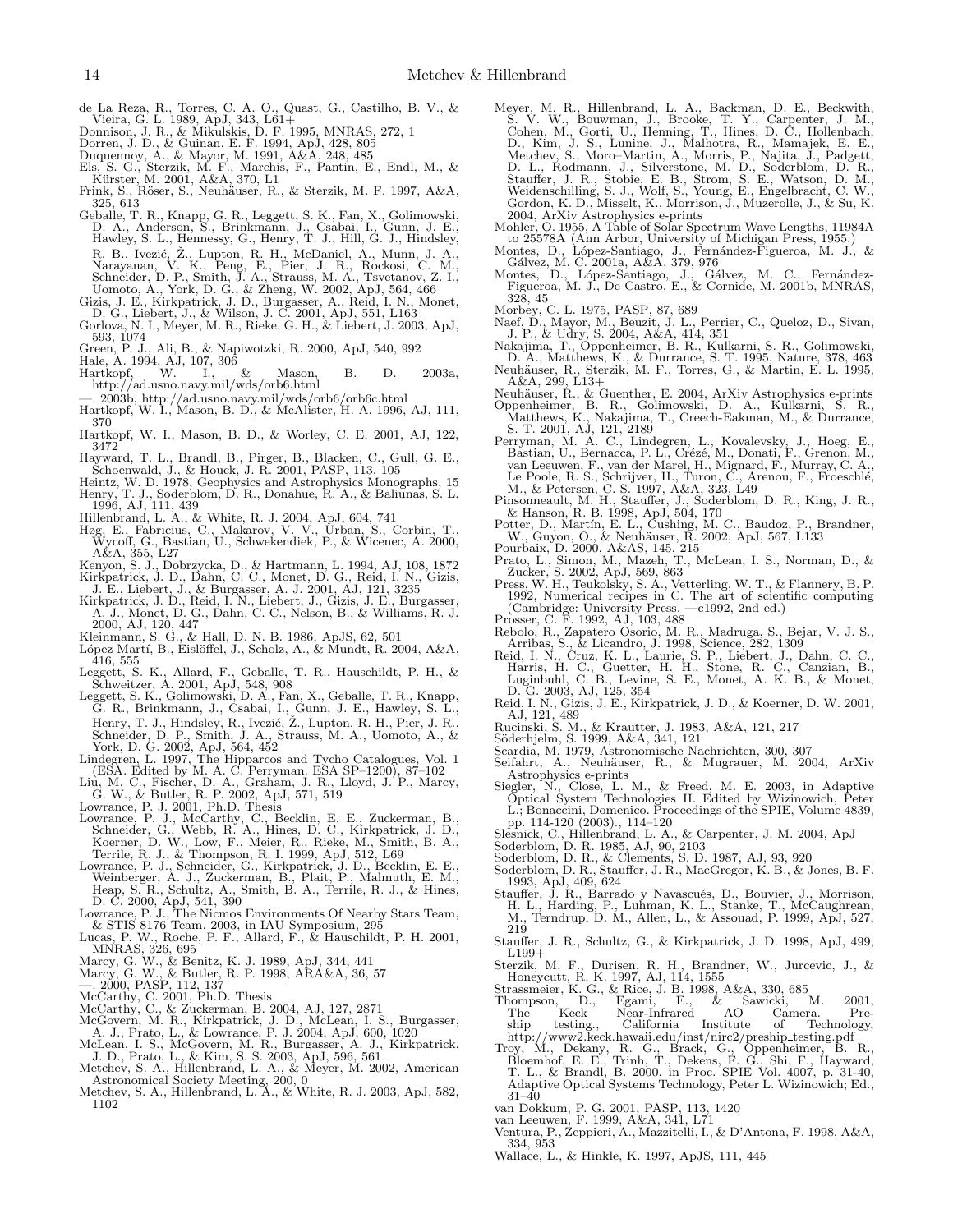- <span id="page-14-9"></span><span id="page-14-5"></span>
- <span id="page-14-7"></span><span id="page-14-4"></span>
- Schwartz, M. J., & McCarthy, C. 1999, ApJ, 512, L63<br>Wilson, R. E., & Joy, A. H. 1950, ApJ, 111, 221<br>Wizinowich, P., Acton, D. S., Shelton, C., Stomski, P., Gathright,<br>J., Ho, K., Lupton, W., Tsubota, K., Lai, O., Max, C.,
- <span id="page-14-6"></span>
- <span id="page-14-8"></span>Zapatero Osorio, M. R., Béjar, V. J. S., Rebolo, R., Martín, E. L.,<br>& Basri, G. 1999, ApJ, 524, L115<br>Zuckerman, B., & Becklin, E. E. 1992, ApJ, 386, 260<br>Zuckerman, B., Song, I., Bessell, M. S., & Webb, R. A. 2001a, ApJ,
- 
- <span id="page-14-3"></span><span id="page-14-1"></span>562, L87
- <span id="page-14-2"></span><span id="page-14-0"></span>
- Zuckerman, B., Song, I., & Webb, R. A. 2001b, ApJ, 559, 388 Zuckerman, B., & Webb, R. A. 2000, ApJ, 535, 959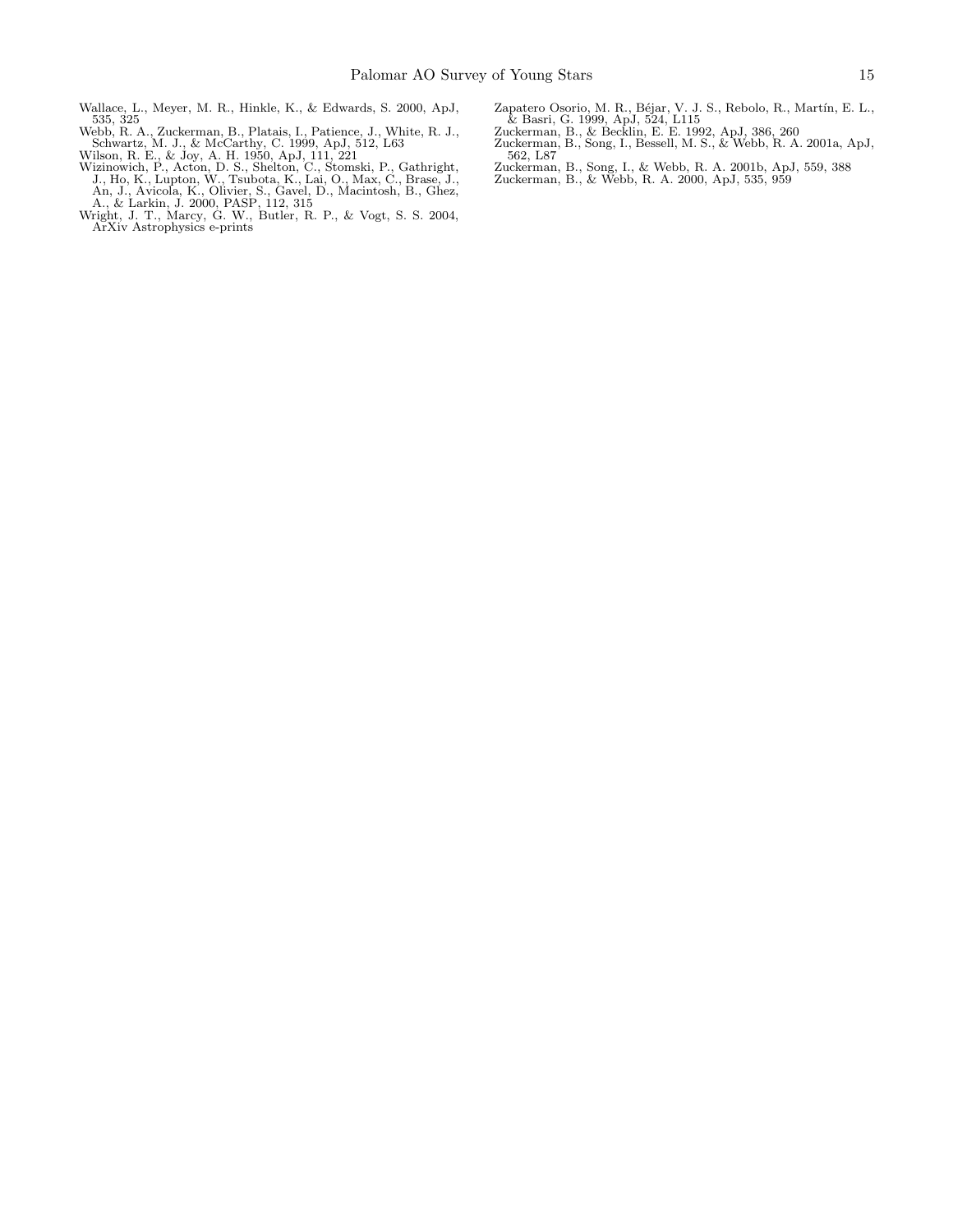| TABLE 1       |  |
|---------------|--|
| OBSERVATIONS. |  |

<span id="page-15-0"></span>

| Target          | First Epoch<br>Telescope | Mode                                                   | Second Epoch<br>Telescope    | Mode                                                     |
|-----------------|--------------------------|--------------------------------------------------------|------------------------------|----------------------------------------------------------|
| HD 49197        | 2002 Feb 28<br>Palomar   | $JHKS$ coronagraphic imaging                           | $2003$ Nov $9-10$<br>Keck II | $JHKS$ coronagraphic imaging,<br>$K$ spectroscopy        |
| HD 129333       | 2003 Jan 12<br>Palomar   | $JHKS$ non-coronagraphic imaging,<br>$JK$ spectroscopy | 2003 May 13<br>Palomar       | $Br\gamma$ non-coronagraphic imaging                     |
| $V522$ Per      | 2003 Sep 20<br>Palomar   | $JHKS$ non-coronagraphic imaging                       | 2003 Nov 10<br>Keck II       | $K_S L'$ non-coronagraphic imaging,<br>$JK$ spectroscopy |
| RX J0329.1+0118 | 2003 Sep 21<br>Palomar   | $JHKS$ coronagraphic imaging                           | 2003 Nov 10<br>Keck II       | $K$ spectroscopy                                         |

TABLE 2 PROPERTIES OF THE OBSERVED STARS.

<span id="page-15-1"></span>

| Object          | $P.M.$ (mas/year)<br>$\mu_{\alpha}$ cos $\delta$ | $\mu_{\delta}$  | Parallax<br>(mas) | Spectral type    | $K_S^{\mathbf{a}}$<br>(mag) | Age <sup>b</sup><br>(Myr) | <b>Notes</b> |
|-----------------|--------------------------------------------------|-----------------|-------------------|------------------|-----------------------------|---------------------------|--------------|
| HD 49197        | $-35.12 \pm 1.05$                                | $-48.59 + 0.63$ | $22.41 + 0.87$    | F5V              | $6.067 \pm 0.024$           | $260 - 790$               | 1,3          |
| HD 129333       | $-138.61 \pm 0.61$                               | $-11.92 + 0.68$ | $29.46 + 0.61$    | G <sub>0</sub> V | $5.914 + 0.021$             | $10 - 100$                | 1,4          |
| $V522$ Per      | $17.6 \pm 3.0$                                   | $-26.9 + 2.7$   | $5.46 \pm 0.20$   | $\cdots$         | $9.352 \pm 0.024$           | $90 + 10$                 | 2,5          |
| RX J0329.1+0118 | $5.4 \pm 1.1$                                    | $-5.8 \pm 1.1$  | $\leq 10$         | G0 IV            | $9.916 \pm 0.019$           | $\approx 120$             | 2,6,7        |

<sup>a</sup>From the 2MASS Point Source Catalog [\(Cutri et al. 2003\)](#page-12-6).

 $^{\rm b}$  See Section [4.2.](#page-7-1)

<span id="page-15-2"></span>Notes: 1. Proper motion and parallax from Hipparcos [\(Perryman et al. 1997\)](#page-13-33). 2. Proper motion from Tycho 2 [\(Høg et al. 2000](#page-13-34)). 3. Spectral type from Hipparcos [\(Perryman et al. 1997](#page-13-33)). 4. Spectral type from [Buscombe & Foster \(1997\)](#page-12-20). 5. Assumed to be at the mean Hipparcos distance [\(van Leeuwen 1999](#page-13-19)) of the  $\alpha$  Per cluster. 6. A distance of at least 100 pc can be inferred for this young (∼100 Myr; [Frink et al. 1997](#page-13-59)) star from its small proper motion and its location toward the Taurus star forming region. 7. Spectral type from [Buscombe \(1998\)](#page-12-21).

| TABLE 3 |  |  |  |  |  |                                             |
|---------|--|--|--|--|--|---------------------------------------------|
|         |  |  |  |  |  | IR MAGNITUDES AND COLORS OF THE COMPANIONS. |

| Object            | $\Delta J$      | $\Delta H$                      | $\Delta K$ s                | $J-H$                       | $H-K_S$                         | $K_{\mathcal{S}}$ | $K_S - L'$      |
|-------------------|-----------------|---------------------------------|-----------------------------|-----------------------------|---------------------------------|-------------------|-----------------|
| HD 49197B         | $9.6 + 1.2$     |                                 | $8.52 + 0.12$ $8.22 + 0.11$ | $1.2 + 1.2$                 | $0.33 + 0.20$                   | $14.29 + 0.14$    | $\cdots$        |
| $HD$ 49197" $C$ " | $6.86 \pm 0.10$ | $6.82 + 0.09$                   | $6.68 + 0.10$               | $0.27 + 0.14$ $0.17 + 0.14$ |                                 | $12.75 + 0.10$    | $\cdots$        |
| HD 129333B        |                 | $3.38 + 0.10$ $3.13 + 0.09$     | $3.04 + 0.08$               |                             | $0.55 + 0.14$ $0.19 + 0.12$     | $8.95 + 0.08$     | $\cdots$        |
| $V522$ PerB       |                 | $5.69 + 0.09$ $5.44 + 0.09$     | $5.16 \pm 0.09$             |                             | $0.63 \pm 0.13$ $0.38 \pm 0.13$ | $14.51 + 0.09$    | $0.15 \pm 0.18$ |
| RX J0329.1+0118B  |                 | $4.22 \pm 0.12$ $3.86 \pm 0.08$ | $3.65 \pm 0.08$             |                             | $0.59 \pm 0.15$ $0.31 \pm 0.13$ | $12.85 \pm 0.09$  | $\cdots$        |

TABLE 4 Astrometry of the companions.

<span id="page-15-3"></span>

| Object                          | offset (arcsec)                    | Epoch 1<br>Epoch 2<br>P.A. (degrees)<br>P.A. (degrees)<br>offset (arcsec) |                                          | Epoch $1$ (if non-common p.m.)<br>offset (arcsec)<br>P.A. (degrees) |                                        |                                      |
|---------------------------------|------------------------------------|---------------------------------------------------------------------------|------------------------------------------|---------------------------------------------------------------------|----------------------------------------|--------------------------------------|
| HD 49197B                       | $0.9499 + 0.0054$                  | $78.25 + 0.40$                                                            | $0.9475 + 0.0022$                        | $77.60 + 0.25$                                                      | $0.9029 + 0.0037$                      | $81.87 + 0.31$                       |
| $HD$ 49197" $C$ "               | $6.971 \pm 0.030$                  | $346.13 \pm 0.34$                                                         | $7.016 + 0.008$                          | $346.50 \pm 0.10$                                                   | $6.950 + 0.009$                        | $346.10 + 0.10$                      |
| HD 129333B                      | $0.7343 \pm 0.0032$                | $173.19 + 0.35$                                                           | $0.7363 + 0.0032$                        | $173.37 \pm 0.35$                                                   | $0.7221 + 0.0033$                      | $180.68 \pm 0.37$                    |
| $V552$ PerB<br>RX J0329.1+0118B | $2.0970 + 0.0090$<br>$3.75 + 0.05$ | $194.02 \pm 0.34$<br>$303 + 5$                                            | $2.0937 \pm 0.0032$<br>$3.781 \pm 0.016$ | $193.91 \pm 0.11$<br>$303.85 \pm 0.34$                              | $2.0991 \pm 0.0032$<br>$3.714 + 0.070$ | $193.93 \pm 0.11$<br>$303.7 \pm 1.1$ |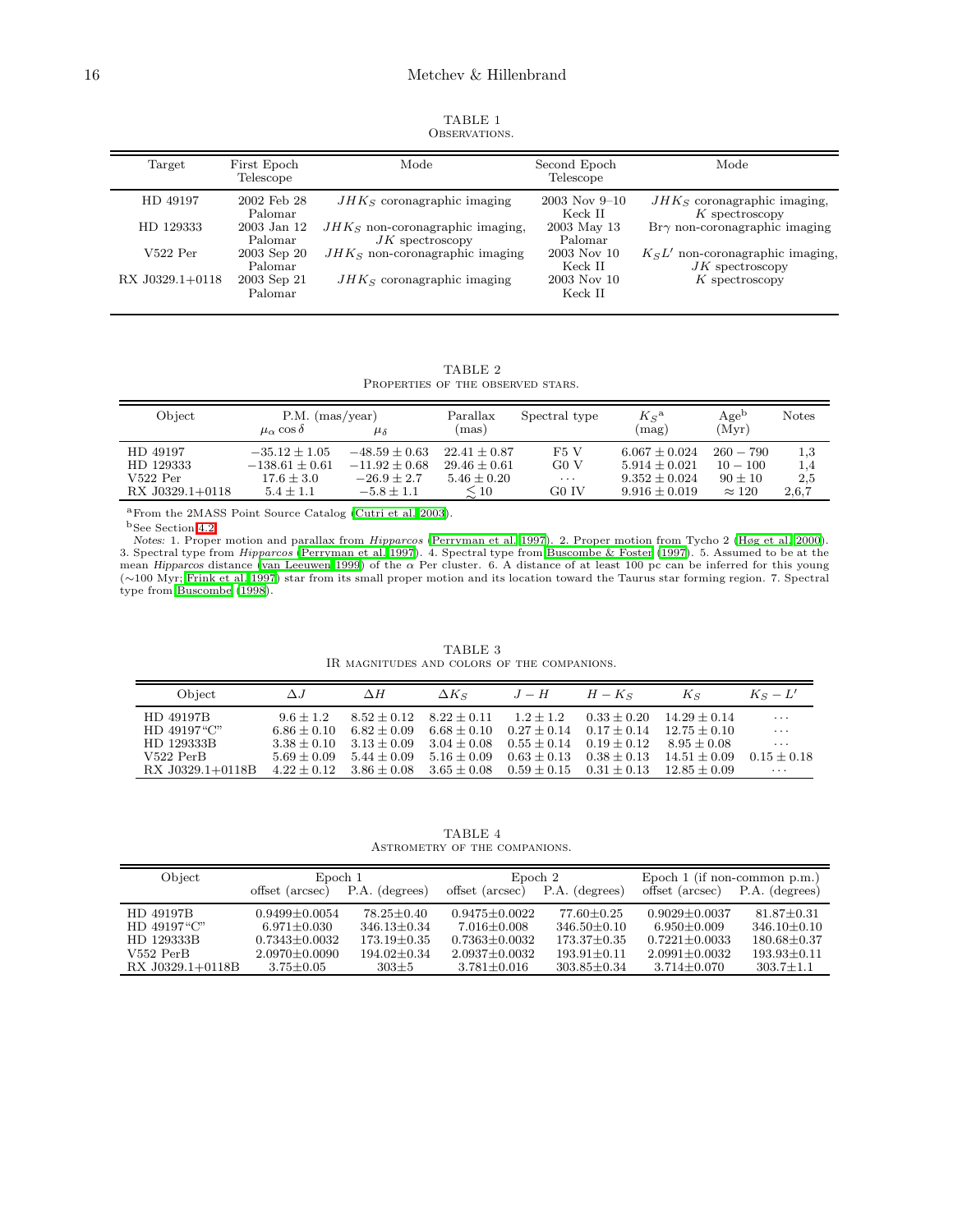<span id="page-16-0"></span>

| Star             | $EW(Na I)^a$<br>А | $EW(Ca I)^a$<br>A | $EW({\rm CO})^{\rm a}$  | $EW(K I)^b$<br>Ά        | $H_2O$ index <sup>b</sup> | $T_{\rm eff, Ca}{}^{\rm c}$<br>$(\mathrm{K})$ |
|------------------|-------------------|-------------------|-------------------------|-------------------------|---------------------------|-----------------------------------------------|
| HD 49197B        | $-0.3 + 0.6$      | $0.2 + 0.4$       | $0.82 \pm 0.05^{\rm d}$ | $\cdot$ $\cdot$ $\cdot$ | $\cdots$                  | $<$ 3000                                      |
| HD 129333B       | $5.17 \pm 0.59$   | $4.79 + 0.64$     | $7.26 + 0.57$           | $2.18 \pm 0.11$         | $\cdots$                  | 3660                                          |
| $V522$ PerB      | $5.87 \pm 0.58$   | $3.11 + 0.50$     | $5.67 \pm 0.38$         | $1.07 + 0.16$           | $0.91 + 0.01$             | 3200                                          |
| RX J0329.1+0118B | $6.76 \pm 0.60$   | $3.81 \pm 0.39$   | $8.63 \pm 0.17$         | $\cdots$                | $\cdots$                  | 3300                                          |

TABLE 5 Spectroscopic measurements for the companions.

 $A$ At K band as defined by [Ali et al. \(1995\)](#page-12-10).

 $<sup>b</sup>$ At J band as defined by [Gorlova et al. \(2003](#page-13-38)).</sup>

ccalculated from empirical relations relating  $T_{\text{eff}}$  to EW(Ca I) (Table 4 in [Ali et al. 1995\)](#page-12-10). The sign of the linear coefficient in the Ca I "cool" relation of [Ali et al.](#page-12-10) has been changed from '–' (as erroneously listed in their paper) to '+' to match the slope of their empirical data. [Ali et al.](#page-12-10) quote an error of  $\pm 300$  K for this index.

 $^{\rm d}{\rm The}$  CO index for HD 49197B is not in Å, but as defined by [McLean et al. \(2003](#page-13-39)).

TABLE 6 Estimated properties of the companions.

<span id="page-16-1"></span>

| Objects          | Spectral type  | Mass<br>$(M_{\odot})$                                        | Projected Separation<br>(AU) | Probability of<br>chance alignment |
|------------------|----------------|--------------------------------------------------------------|------------------------------|------------------------------------|
| HD 49197B        | $1.4 + 1^a$    |                                                              | 43                           | $3 \times 10^{-6}$                 |
| HD 129333B       | $M2 + 1b$      | $\substack{0.060^{+0.012}_{-0.020} \\ 0.20^{+0.30}_{-0.08}}$ | 25                           | $3 \times 10^{-6}$                 |
| $V522$ PerB      | $\rm M4 + 1^b$ | $0.125 \pm 0.025$                                            | 400                          | $2 \times 10^{-3}$                 |
| RX J0329.1+0118B | $M3 + 2^b$     | $0.20^{+0.30}_{-0.10}$                                       | 380                          | $9 \times 10^{-4}$                 |

<sup>a</sup>Inferred from the K-band spectrum, and from the absolute magnitude of the object (Section [3.3.1\)](#page-5-1).  $b$ Based on the estimate of the Ca I-derived effective temperature (Table [5\)](#page-16-0), and on the J-band K I and H<sub>2</sub>O absorption (if available). A MK spectral type vs.  $T_{\text{eff}}$  classification for dwarfs is adopted from [Bessell \(1991](#page-12-12)).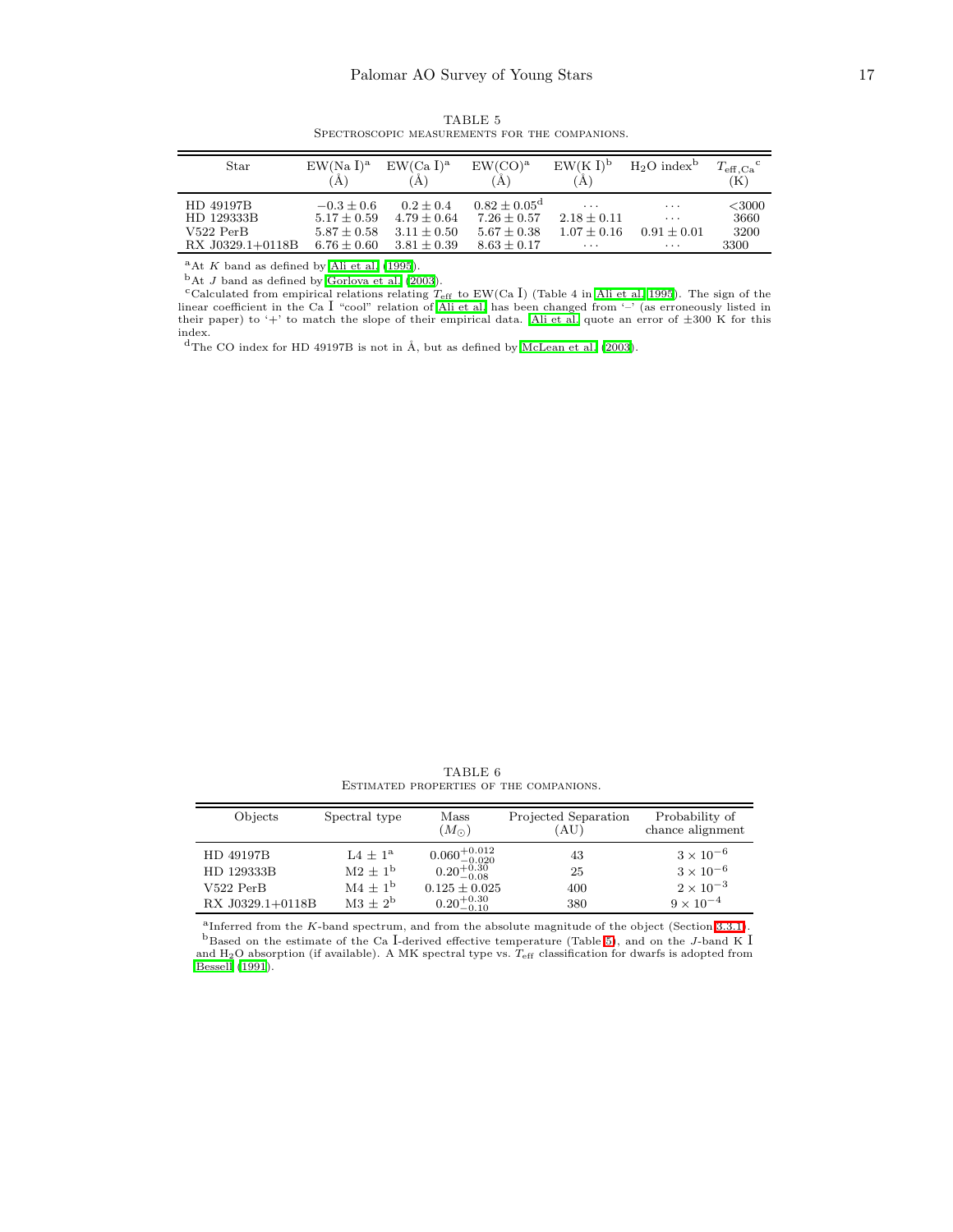

<span id="page-17-0"></span>FIG. 1.—  $K_S$ -band (2.15 $\mu$ m) first (a, b) and second (c) epoch images of HD 49197. Panel (a) shows both candidate companions to HD 49197; panels (b) and (c) are zoomed in to point out only the close-in bona-fide companion (HD 49197B). The first-epoch image is the result of 24 median-combined 60 sec exposures with Palomar/PHARO, whereas the second-epoch image was formed by median-combining six 60 sec exposures with Keck/NIRC2. A 1.0′′-diameter coronagraph occults the primary in both cases; in the Keck image the coronagraph shows a residual ≈0.16% transmission. HD 49197B was initially unnoticed in the first-epoch image, where its detection was hindered by the presence of equally prominent AO speckles.



<span id="page-17-1"></span>FIG. 2.— Palomar images of the stellar companions. The HD 129333 image is taken through a narrow-band (1%) Br $\gamma$  (2.166  $\mu$ m) filter, while the V522 Per and RX J0329.1+0118 images are taken at  $K_S$ . Five dithered 1.4 sec exposures were aligned and median-combined to obtain each of the displayed images.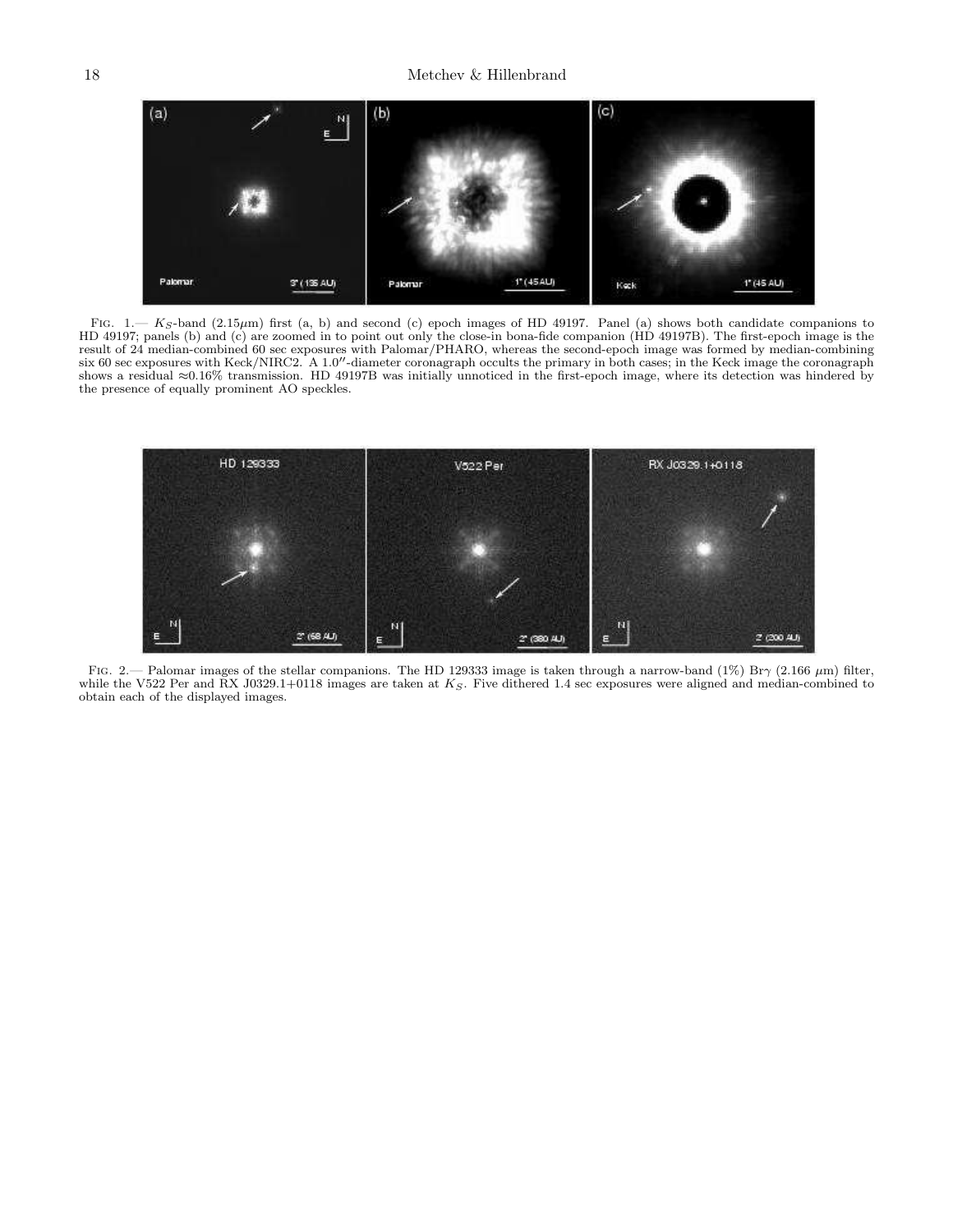

<span id="page-18-0"></span>FIG.  $3$ .— K-band spectra of the low-mass companions from Palomar (HD 129333B;  $R \approx 1000$ ), and Keck (RX J0329.1+0118B, V522 PerB, and HD 49197B;  $R \approx 2700$ ). All spectra have been normalized to unity at 2.20 $\mu$ m and offset by 0.5 in the vertical axis.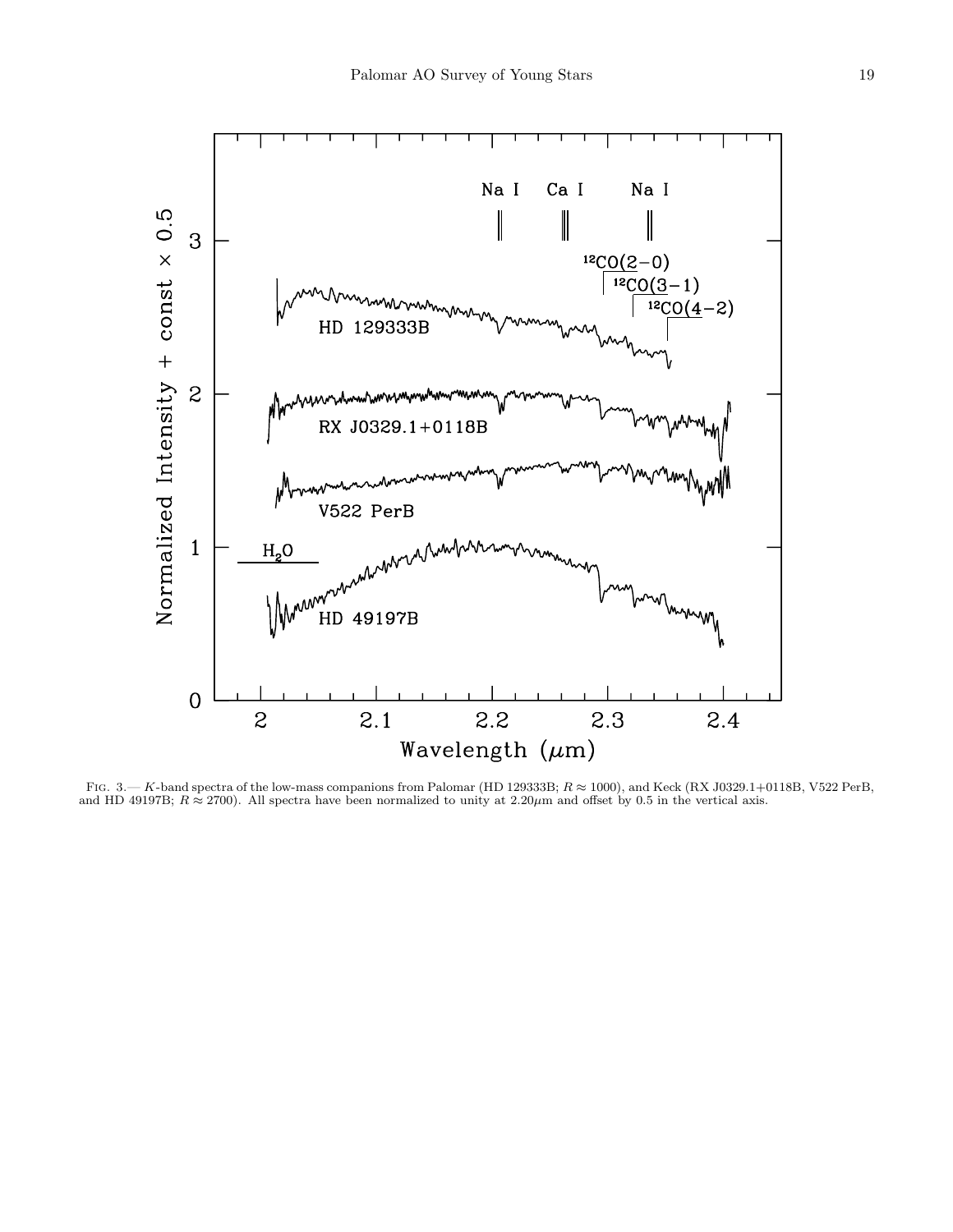

<span id="page-19-0"></span>FIG. 4.— J-band spectra of two of the low-mass companions from Palomar (HD 129333B;  $R \approx 1200$ ), and Keck (V522 PerB;  $R \approx 2400$ in the fifth order, and  $R \approx 2900$  in the sixth). All spectra have been normalized to unity at 1.25 $\mu$ m and offset by 0.5 in the vertical axis.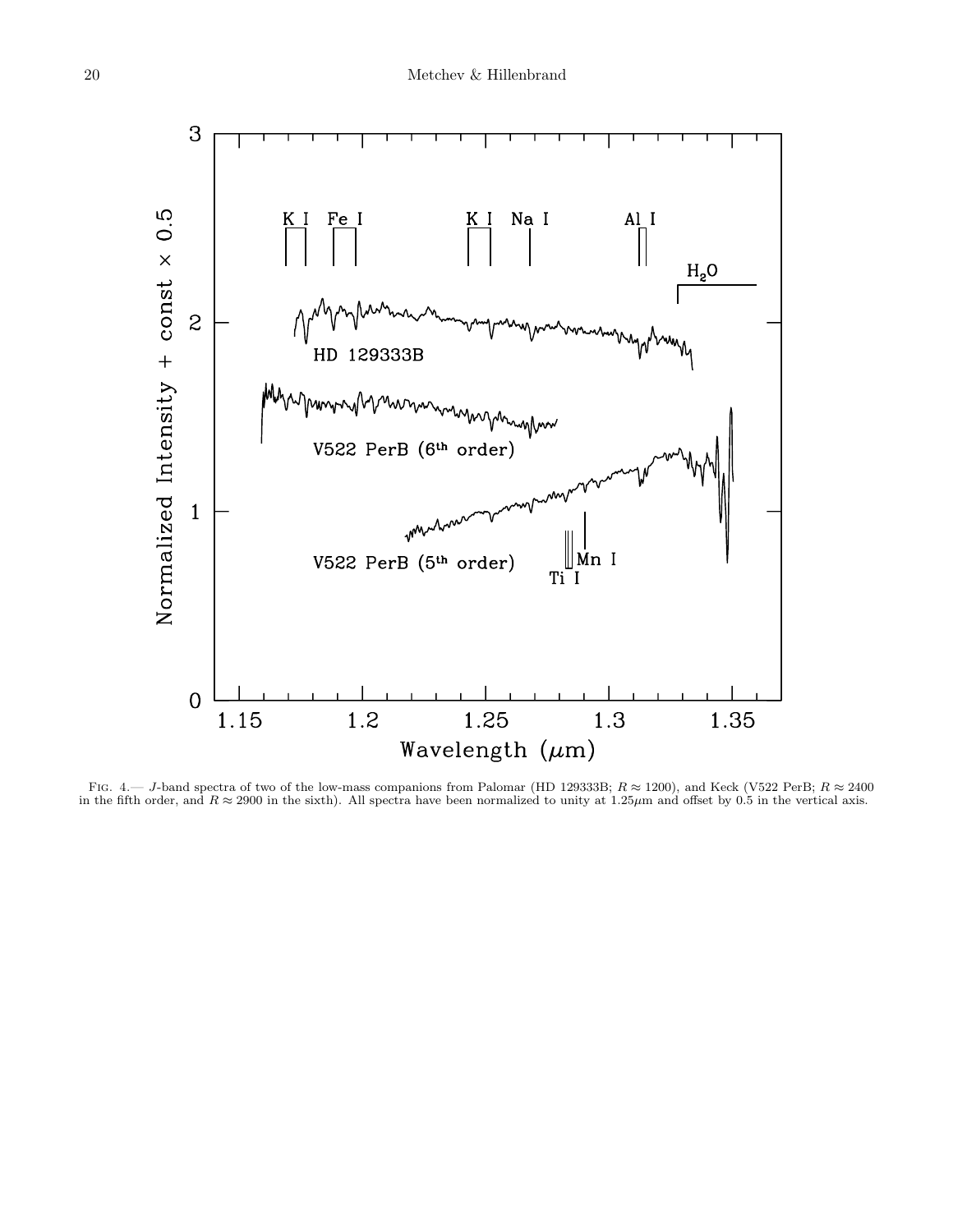

<span id="page-20-0"></span>Fig. 5.— Near-IR color-color diagram of the detected companions. The solid line represents the B2V–L8V main sequence, with data compiled from [Cox \(2000](#page-12-5), B2V–M6V) and [Kirkpatrick et al. \(2000,](#page-13-41) M8V–L8V). The dashed line shows the G0–M7 giant branch [\(Cox](#page-12-5) [2000\)](#page-12-5). The [Cox](#page-12-5) and the [Kirkpatrick et al.](#page-13-41) colors are converted from the Johnson-Glass [\(Bessell & Brett 1988\)](#page-12-7) and 2MASS [\(Cutri et al.](#page-12-6) [2003\)](#page-12-6) systems, respectively, to the CIT system using relations from [Carpenter \(2001](#page-12-22)). HD 49197"C" is too blue to be a bona-fide low-mass companion to HD 49197. The near IR colors of the remainder of the companions agree well with their inferred spectral types (Table [6\)](#page-16-1).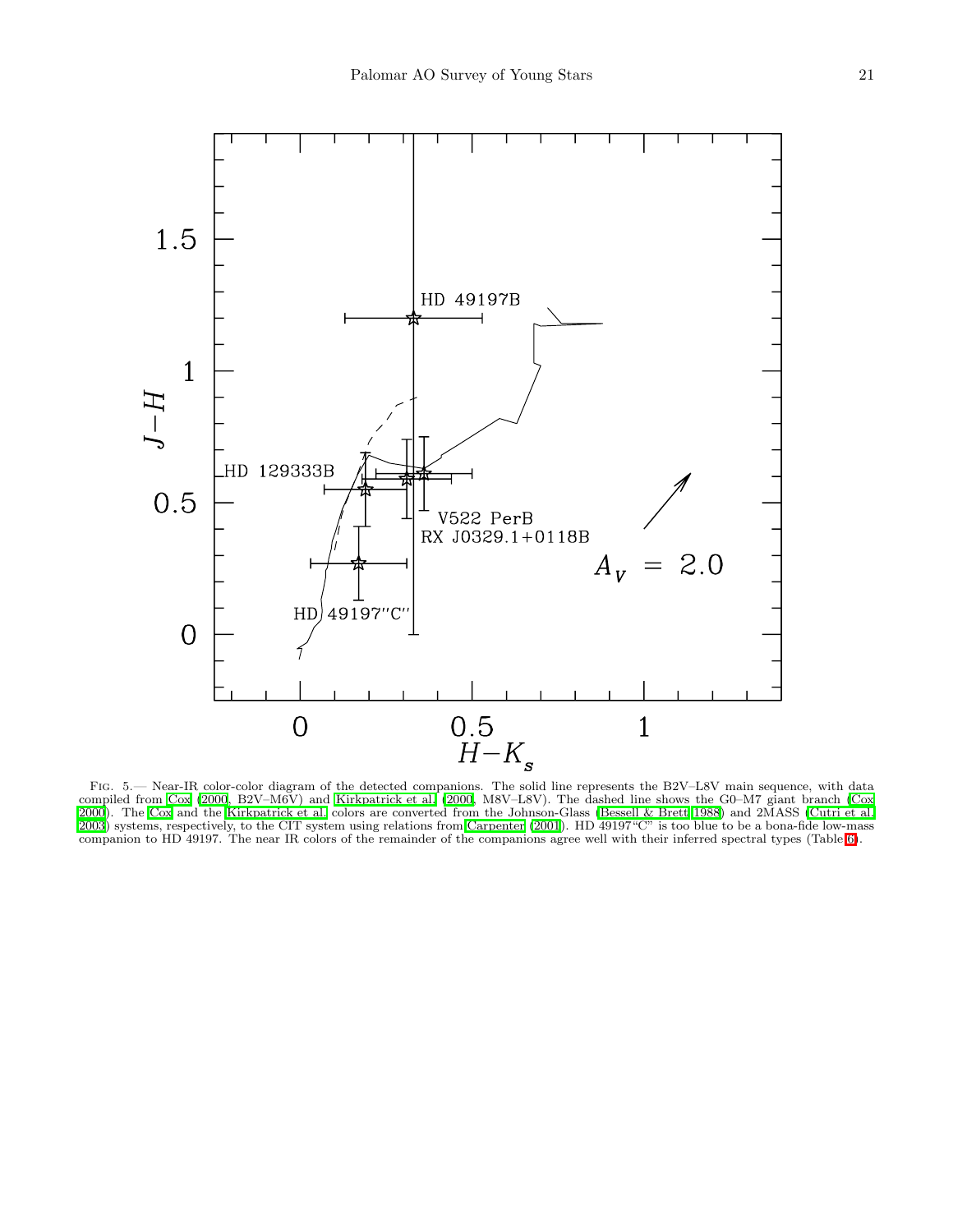

<span id="page-21-0"></span>FIG.  $6.$  Proper motion diagram for the two companions to HD 49197. The offsets from the primary at each observational epoch are plotted as solid points with errorbars. The inferred offsets at the first epoch (assuming non-common proper motion) are shown just with errorbars. The dashed lines reflect the proper and parallactic motions of the primary between the two epochs. HD 49197B is a common proper motion companion within the 1 sigma errors, while HD 49197"C" is more consistent with being a background object.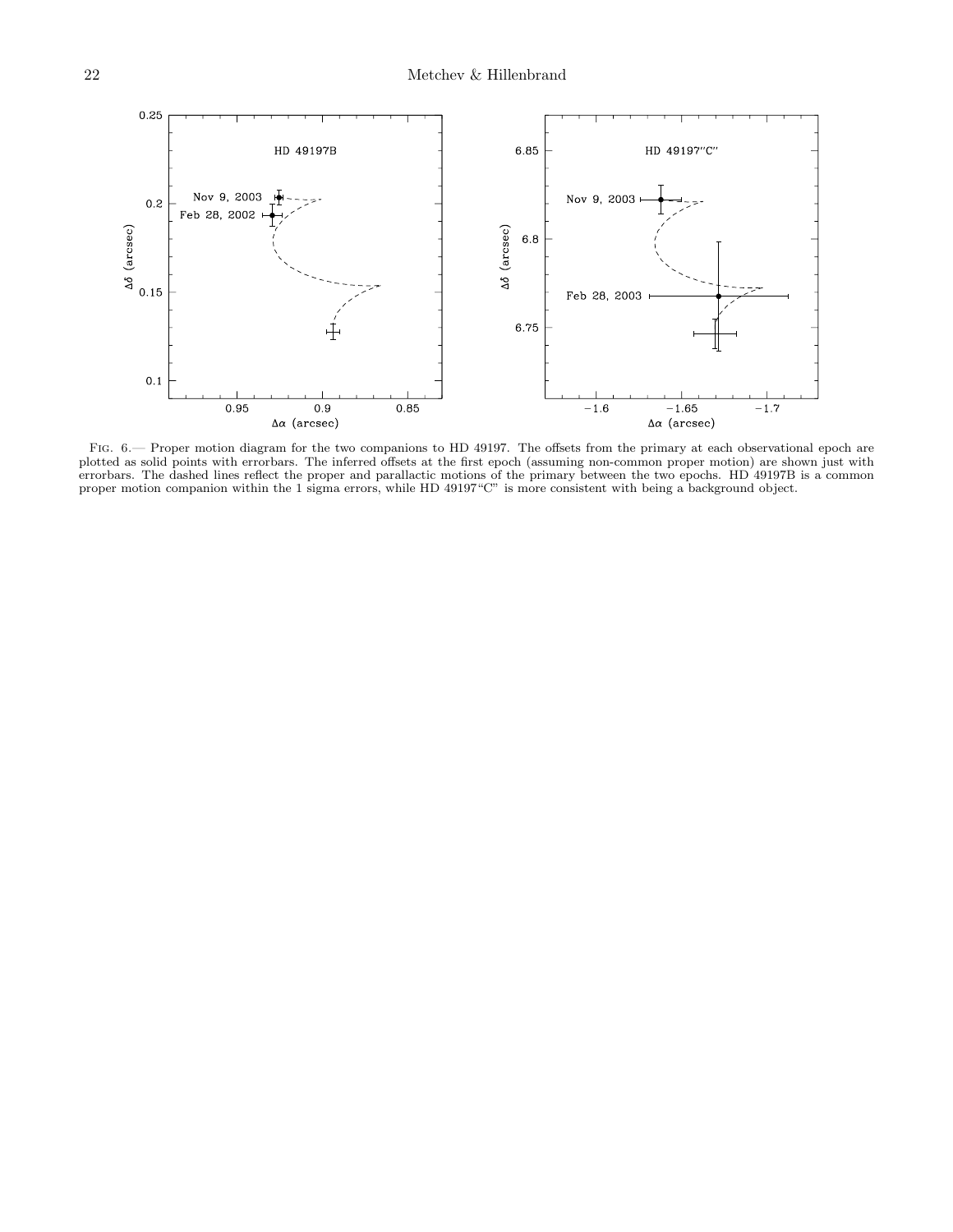

<span id="page-22-0"></span>Fig. 7.— Same as Figure [6](#page-21-0) for the companion to HD 129333. Within the 1 sigma errors, the companion shares the proper motion of the primary.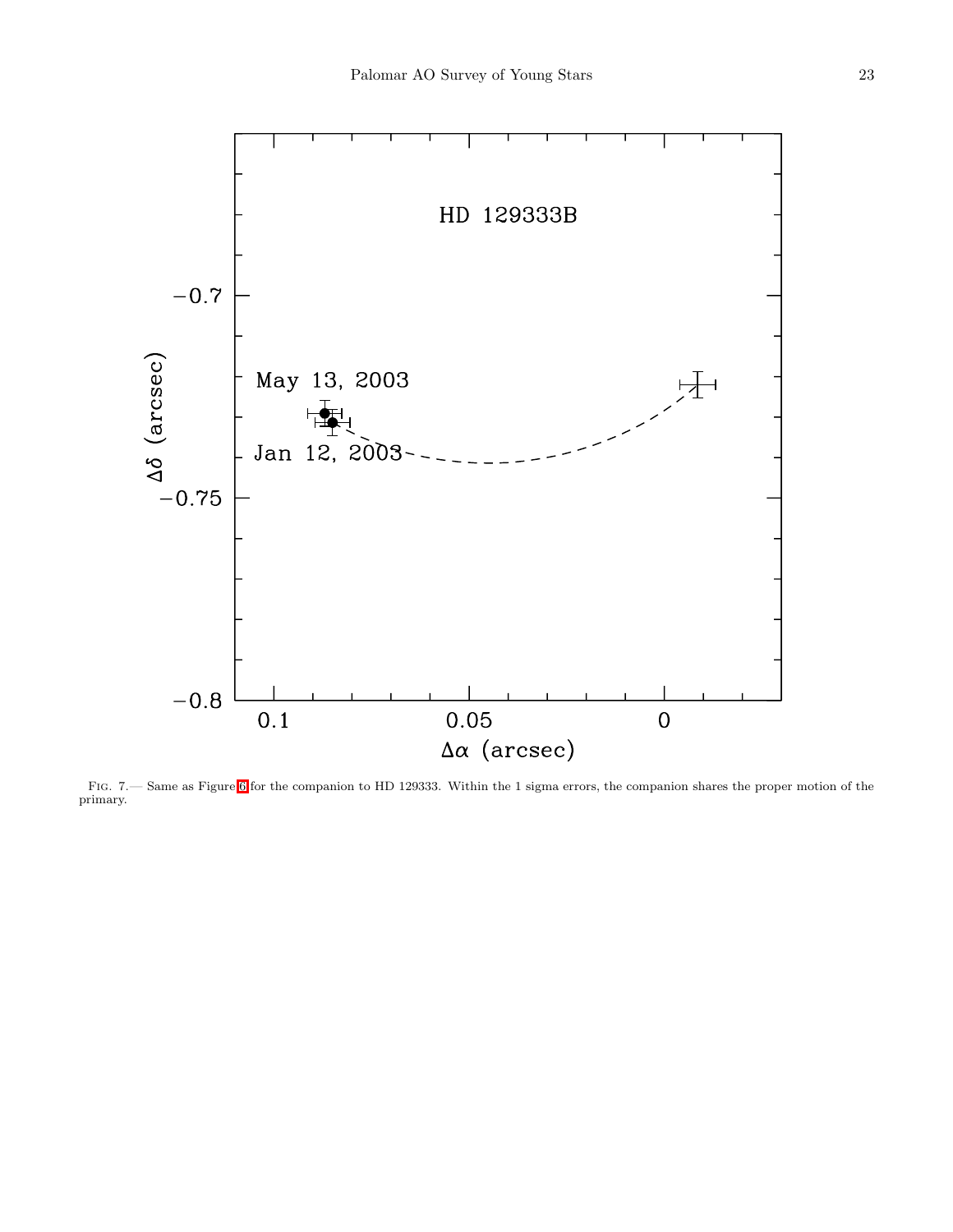

<span id="page-23-0"></span>FIG. 8.— Same as Figure [6](#page-21-0) for the companions to V522 Per  $(left)$  and RX J0329.1+0118  $(right)$ . The Nov 21, 1995 data point for the companion to RX J0329.1+0118 is from [Sterzik et al. \(1997](#page-13-0)) and is set to be at the mean epoch of their observations (Nov 19–23, 1995). The proper motion of the primaries between the observations epochs are too small to decide the physical association of the companions within the astrometric errors. The probability of association in each system is estimated from near IR spectroscopy (Section [4.1\)](#page-7-0).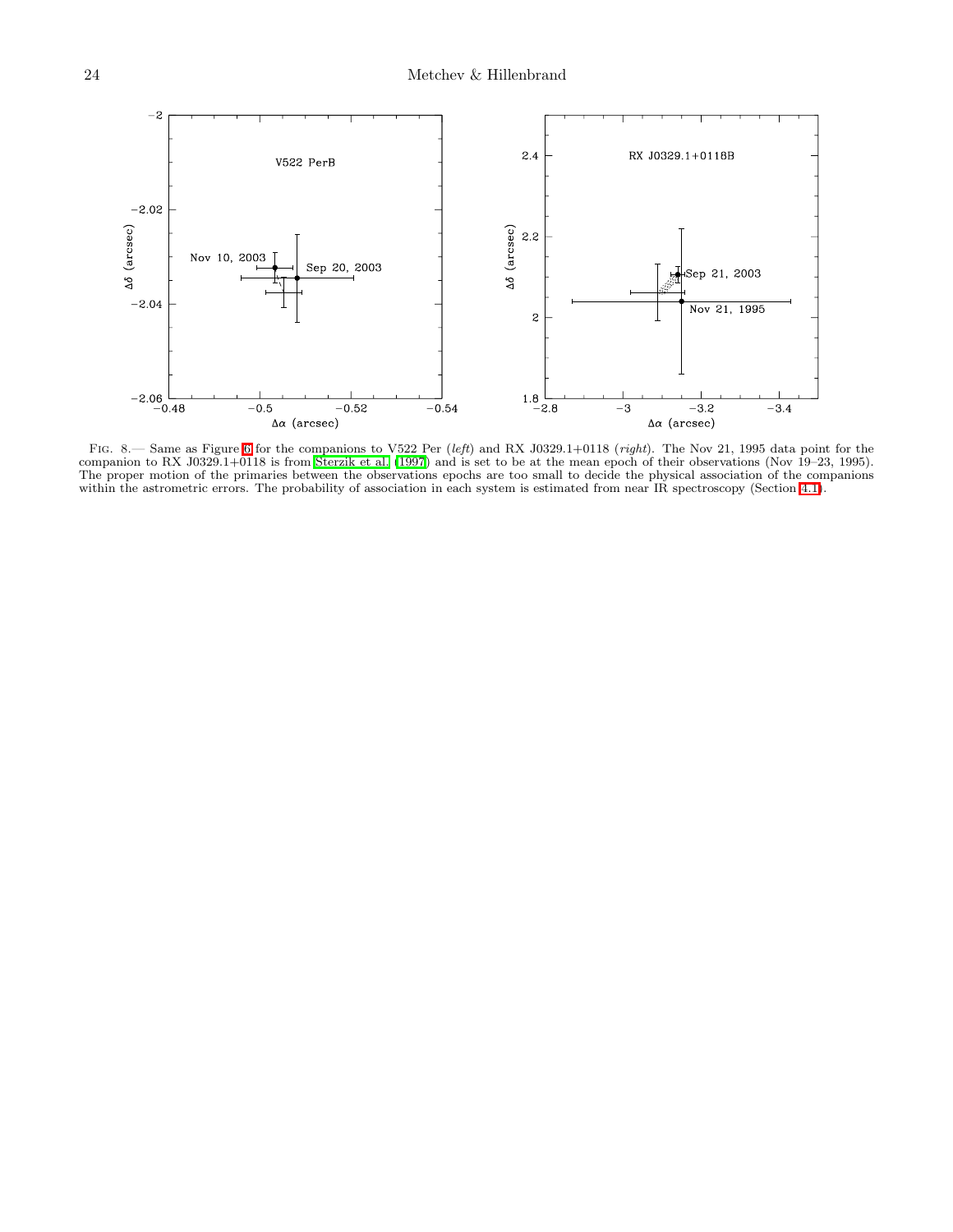

<span id="page-24-0"></span>FIG. 9.— Comparison of the photometrically derived absolute  $K_S$ -band magnitudes of the companions (assuming the heliocentric distances of the corresponding primaries) to the spectroscopically inferred ones. The dashed line has a slope of unity. The location of HD 49197"C" (of which no spectra were taken) along the vertical axis is based on a spectral type (F–G) inferred from its near IR colors (Section [3.1\)](#page-4-0). HD 49197"C" is intrinsically too bright to be at the same heliocentric distance as HD 49197, whereas the remainder of the companions are consistent with being at the distances of their respective primaries.